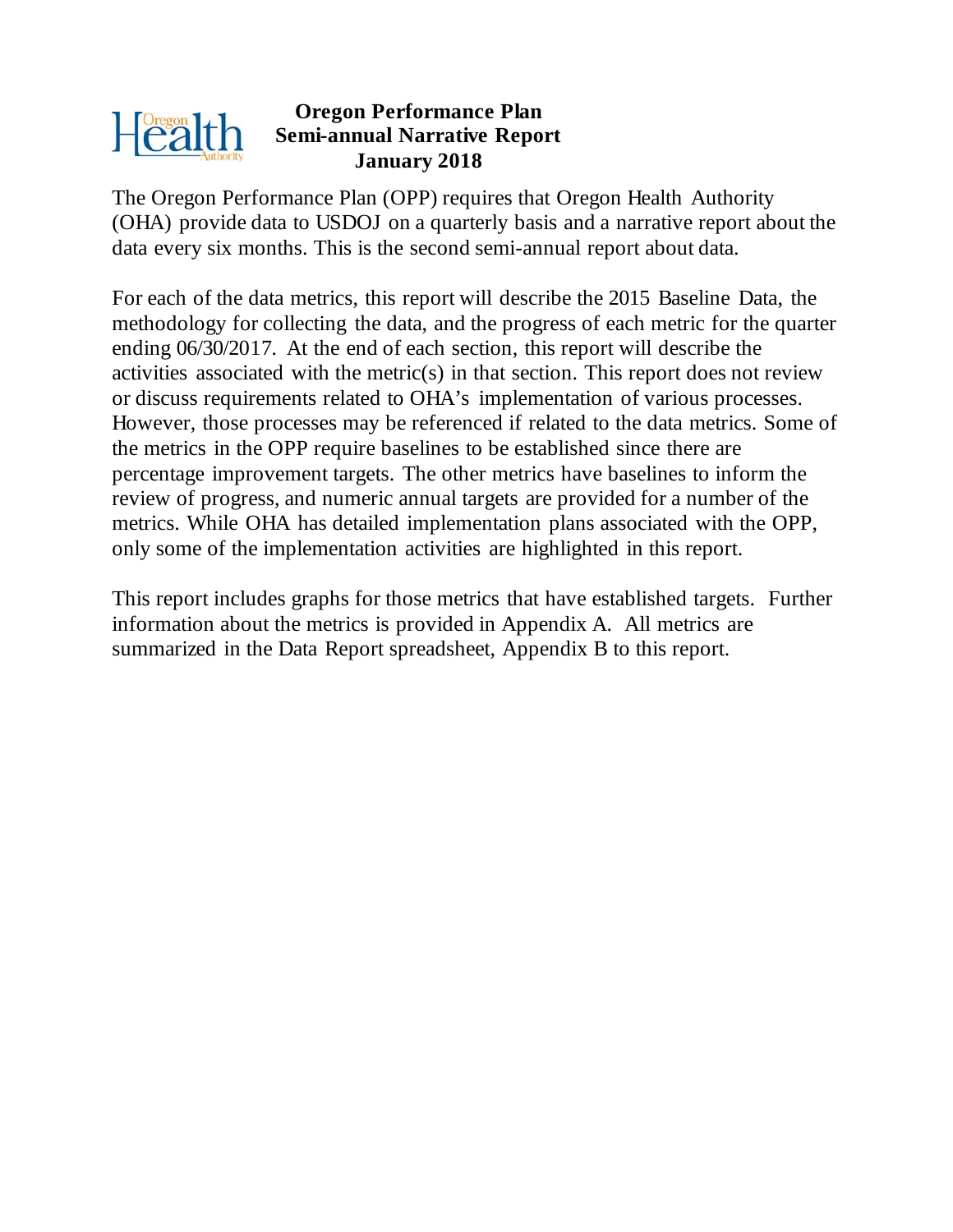# **Assertive Community Treatment (ACT)**



# *#1 (a-b) Number Served with ACT*

# Baseline (Calendar Year 2015)

As of the end of calendar year 2015, 815 individuals were being served by ACT.

# Comments on Methodology

The data regarding ACT services is received via Quarterly Reports from providers. OHA will identify the number of individuals served at the end of each fiscal year to determine if the performance outcome has been achieved.

# Comment on Progress

Pursuant to the OPP, OHA will increase the number of individuals with SPMI served by ACT teams. OHA will provide ACT services to everyone who is referred to and eligible for ACT, and will meet a metric so that 1,050 individuals will be served by the end of year one (June 30, 2017). As of  $6/30/17$ , 1,170 individuals were being served by ACT. This exceeds the target of 1,050 persons served by the end of year one, by 120 individuals.

# Activities Associated with Metric

OHA is partnering with the Oregon Center of Excellence for ACT (OCEACT) to ensure individuals eligible for ACT services receive ACT services. OHA is further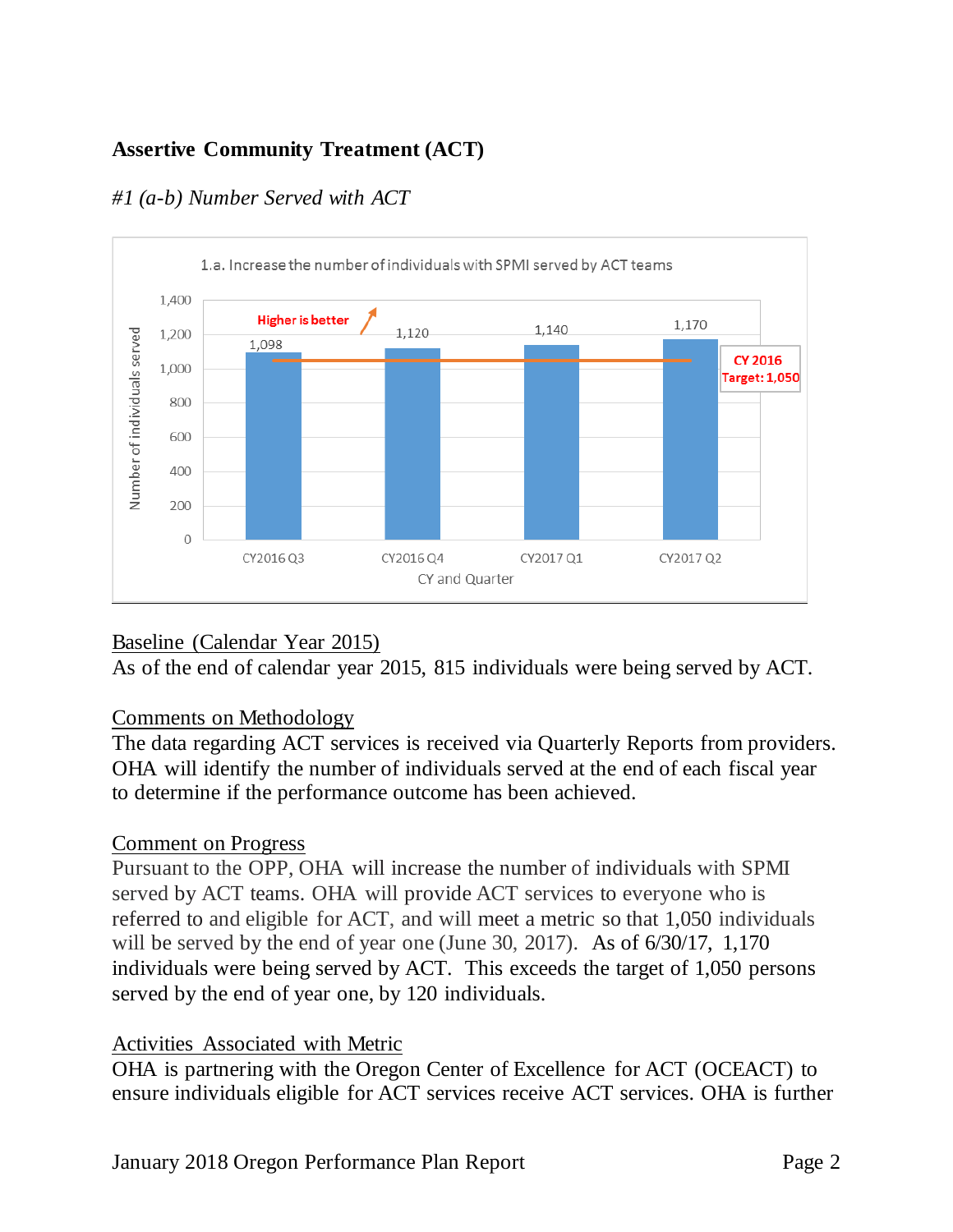revising the Universal Referral and Tracking form with OCEACT and looking at opportunities to streamline the processes for referrals, refusals, acceptances, and denials. This will be reviewed with OCEACT to determine opportunities to align this with existing innovations.

#### **Crisis Services**

## *#7 (a-b) Number Served with Mobile Crisis*



#### Baseline (Calendar Year 2015)

As of the end of calendar year 2015, a total of 3,150 individuals received mobile crisis services.

#### Comments on Methodology

OHA captures mobile crisis services utilizing the Measures and Outcomes Tracking System (MOTS). The number of individuals receiving these services is unduplicated. For instance, if the same individual received mobile crisis services multiple times through the year, they are still only counted as one.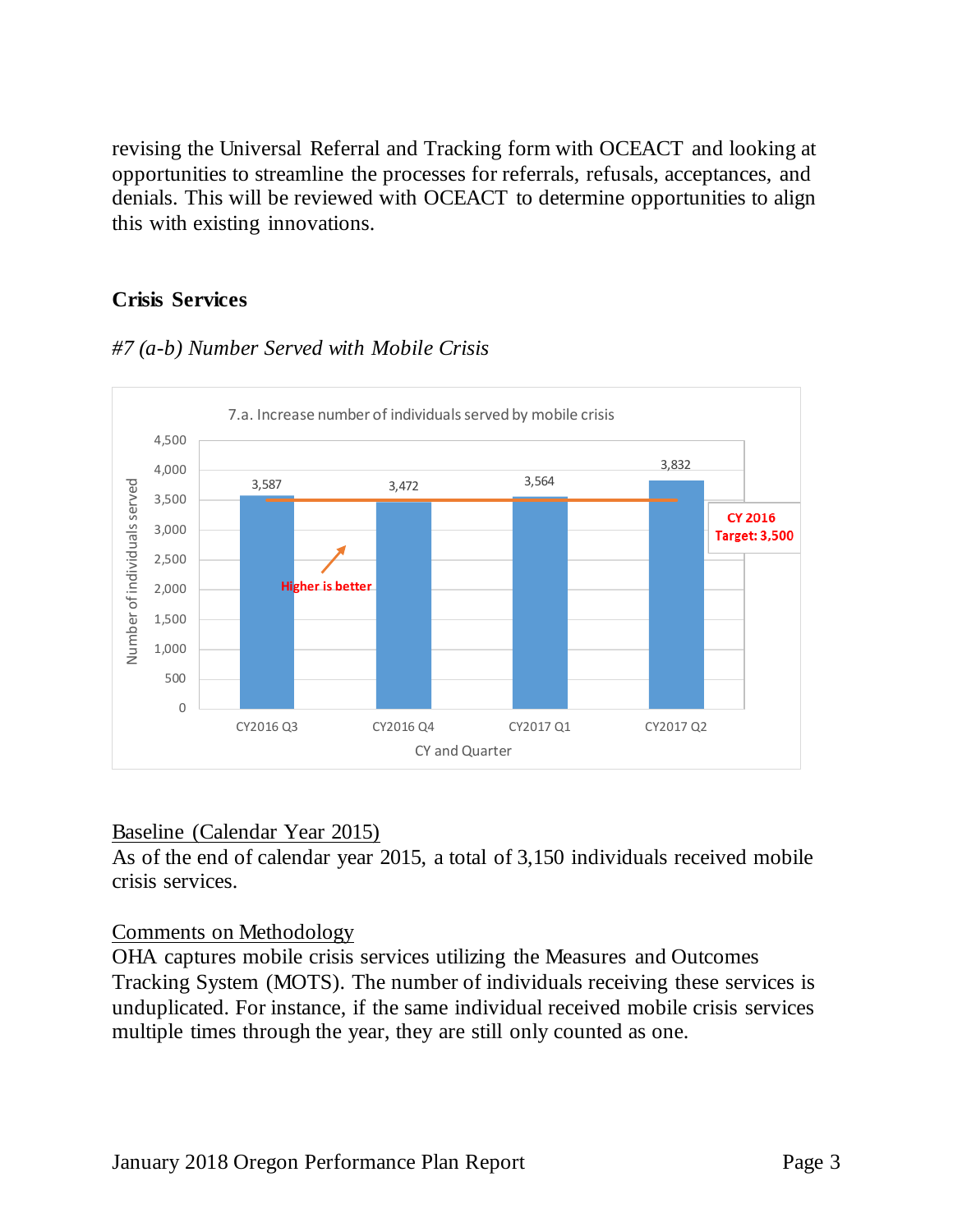## Comment on Progress

Pursuant to the OPP, OHA will increase the number of individuals served with mobile crisis services, so that during year one (July l, 2016 to June 30, 2017), 3,500 people will be served by mobile crisis. There were 3,832 individuals who received mobile crisis services for the quarter ending 6/30/17. This is 332 over the target of 3,500.

## Activities Associated with Metric

The 2017 Legislature allocated \$15 million to OHA to address the needs in the Oregon Performance Plan. Approximately \$10 million of this \$15 million will be used to increase mobile crisis to address statewide coverage. OHA is collaborating with the Association of Community Mental Health Programs regarding the distribution of funding.

# **Supported Housing**



## *#14 (a-c) Number Living in Supported Housing*

#### Baseline (Calendar Year 2015)

As of the end of calendar year 2015, there were 442 individuals living in Supported Housing.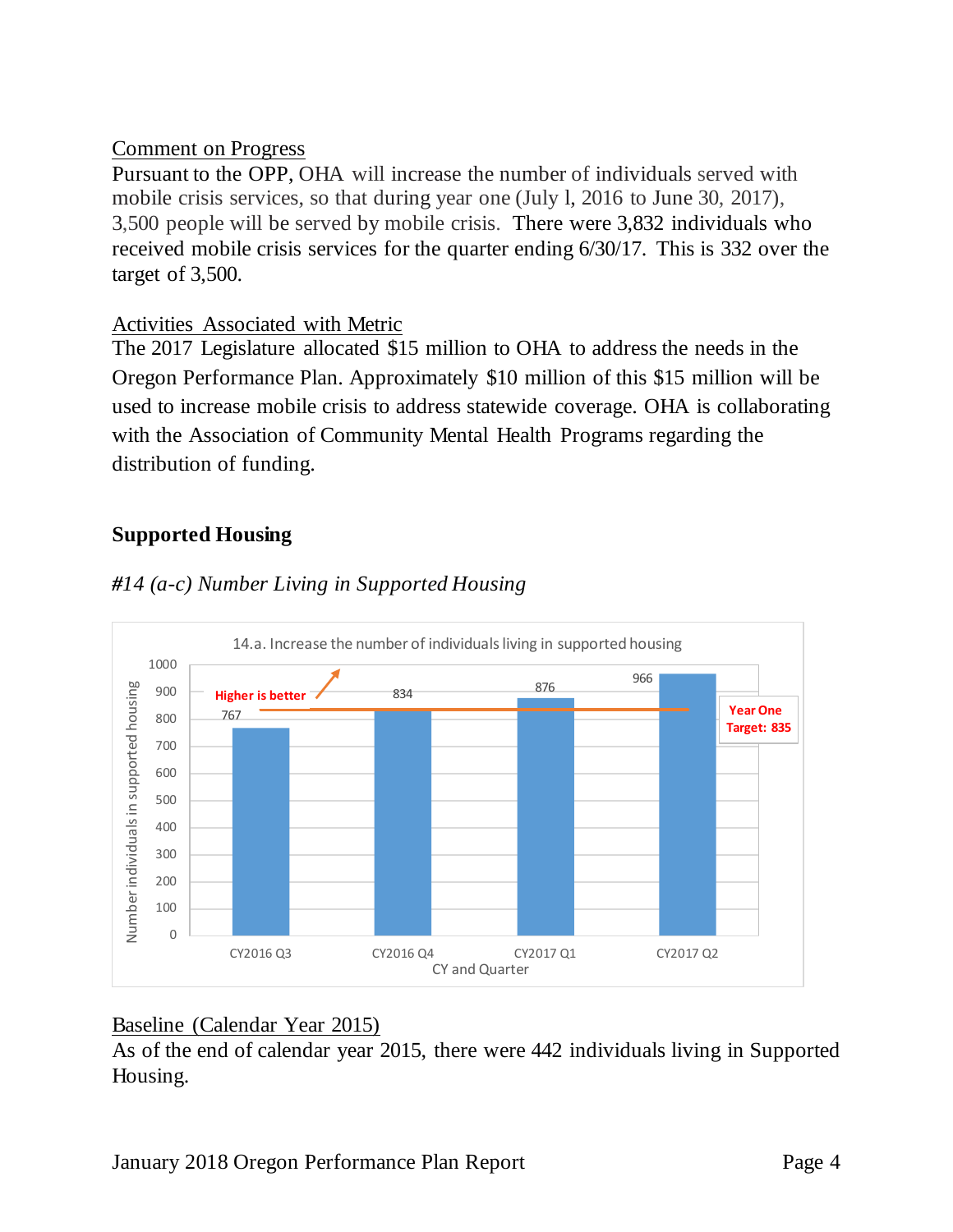# Comments on Methodology

Supported Housing is calculated using a combination of Supported Housing units developed and occupied and individuals receiving rental assistance in existing affordable housing units that meet the definition of Supported Housing. The Rental Assistance provider reporting requirements were enhanced this year to distinguish individuals in Supported Housing and those in Supportive Housing. Only those in Supported Housing funded by the Rental Assistance program are included in the Supported Housing reported data.

# Comments on Progress

Pursuant to the OPP, OHA's housing efforts will include an increase in the number of individuals with SPMI in Supported Housing, in year one (July 1, 2016 to June 30, 2017), so that at least 835 individuals will live in supported housing. As of 6/30/17 there were 966 people residing in Supported Housing, exceeding the firstyear, June 30, 2017 target of 835 by 131 individuals. OHA also tracks the number of additional persons with SPMI receiving Supportive Housing, applying the definition for that term found in the November 2012 letter agreement with USDOJ. Supportive Housing is another form of housing support provided to the SPMI population. As of 6/30/17, there were 1,361 people with SPMI living in Supportive Housing.

# Activities Associated with Metric(s)

OHA continues to work on increasing Supported Housing. OHA meets quarterly with the Technical Assistance Collaborative (TAC) to develop strategies and mitigate challenges.

OHA continues to work with Oregon Housing and Community Services (OHCS) to increase Supported Housing opportunities. OHCS in collaboration with OHA has awarded \$11.2 of the \$20 million provided by the 2015 Legislature for development of Supported and Supportive Housing. A recent Veteran-focused Notice of Funding Availability will award \$700,000 of the Mental Health Housing Fund to three Substance Use Disorder projects. To expend the remaining Mental Health Housing Funds, to serve SPMI populations, this spring OHA will support OHCS as it implements HB 3063 (2017) and stands up a stakeholder advisory committee to develop a plan to release the remaining funds.

In addition, OHA is also working to increase Supportive Housing as a necessary step to address the homelessness problem for individuals with SPMI. The Oregon Health Authority (OHA) and Oregon Housing and Community Services (OHCS)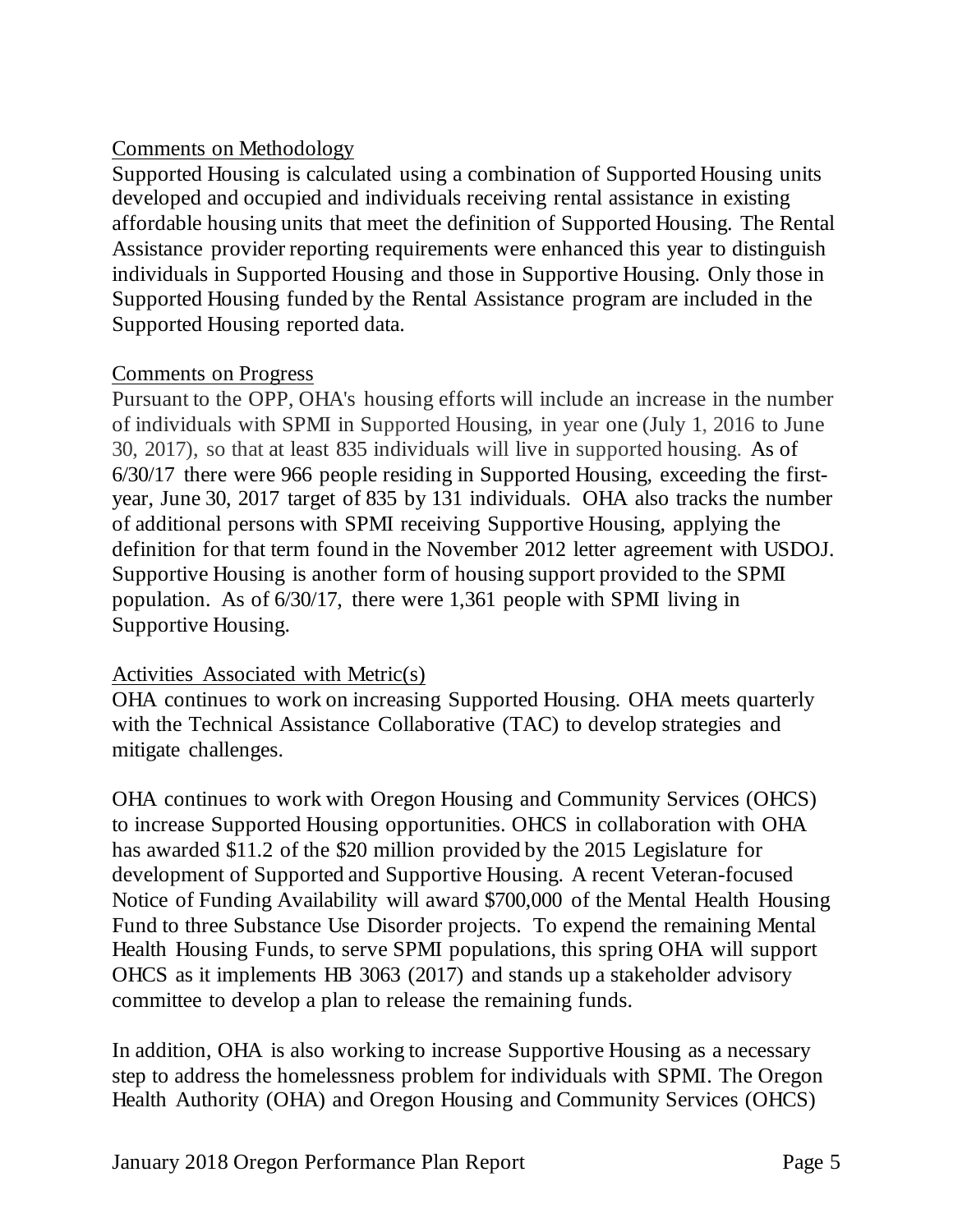are collaborating to sponsor a Statewide Housing Strategy Workgroup. The workgroup will advise OHA and OHCS on key program and policy considerations and develop an implementation framework to support the housing services and health service needs of homeless individuals or individuals at risk of homelessness. The workgroup will leverage legislative, local, and state agency (OHA and OHCS) investments to develop strategies for increased supported and supportive housing capacity across the state. This group convened in June 2017, and meets every other month. The group was inspired by work Oregon's state team undertook as a participant in the Medicaid Innovation Accelerator Program "Building State Medicaid-Housing Agency Partnerships" in 2016.

## **Peer Delivered Services (PDS)**



#### *#16 (a-b) Number Served with Peer Delivered Services*

#### Baseline (Calendar Year 2015)

A total of 2,156 individuals received Peer Delivered Services (PDS) in the calendar year 2015.

#### Comments on Methodology

OHA continues to capture PDS utilizing the Medicaid Management Information System (MMIS) as agreed upon with USDOJ, and stated in the OPP.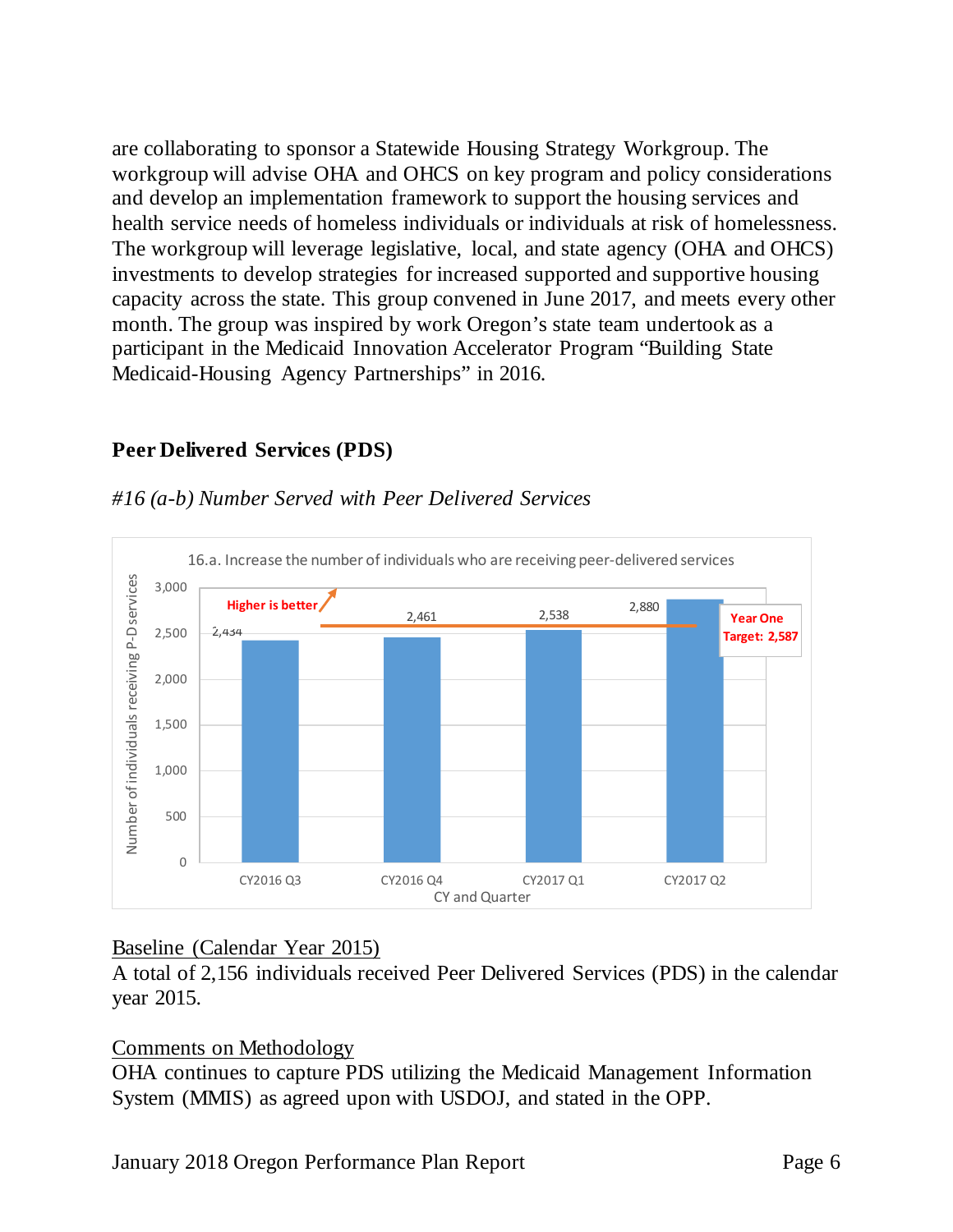#### Comments on Progress

Pursuant to the OPP. OHA will increase the availability of PDS, in that by the end of year one (June 30, 2017), OHA will increase the number of individuals who are receiving PDS by 20%. As of 6/30/17, there were 2,880 individuals who received PDS. This exceeds the target for June 30, 2017 by 293 individuals.

Activities Associated with Metric(s)

OHA continues to work across stakeholder groups to increase opportunities for education regarding PDS and its outcomes.

# **Oregon State Hospital (OSH)**

#### *#20 (a-e) Percentage Discharged within Target of Ready to Transition*



#### Baseline (Calendar Year 2015)

The cumulative percentage of civilly committed patients discharged within 30 days of being placed on the Ready to Transition (RTT) list was 51.7% for the 12 month period ending December 31, 2015. This includes one individual that was discharged shortly after the 30 days due to a weekend/holiday.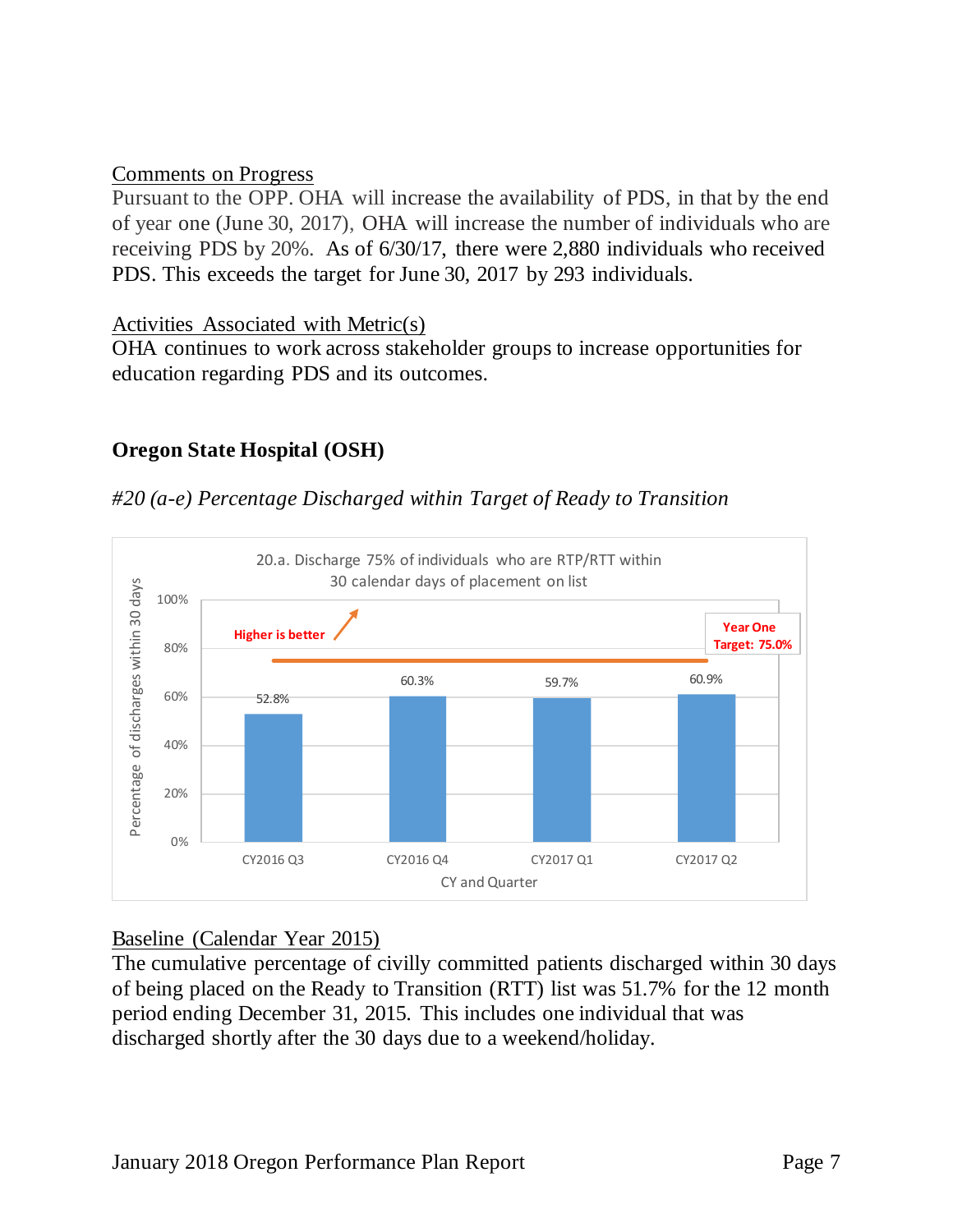#### Comments on Methodology

In order to provide the most accurate RTT data possible, a new tracking system was developed and implemented as part of the OSH Electronic Health Record (Avatar) on July 1, 2016.

#### Comments on Progress

Pursuant to the OPP, by the end of year one (June 30, 2017), 75% of individuals who are Ready to Transition (RTT) will be discharged within 30 calendar days of placement on that list. As of 6/30/17, the cumulative percentage of those discharged within 30 days of being placed on the RTT list was 60.9%. Although this is short of the 75% target, there has been improvement as compared to the 2015 baseline of 51.7%. OHA continues to work internally with OSH and also externally with Choice program contractors. There have been several process improvements since the revision of the Choice contract, which incorporated these OPP metrics as incentive payments.



# *#24 Percentage Discharged within 120 Days*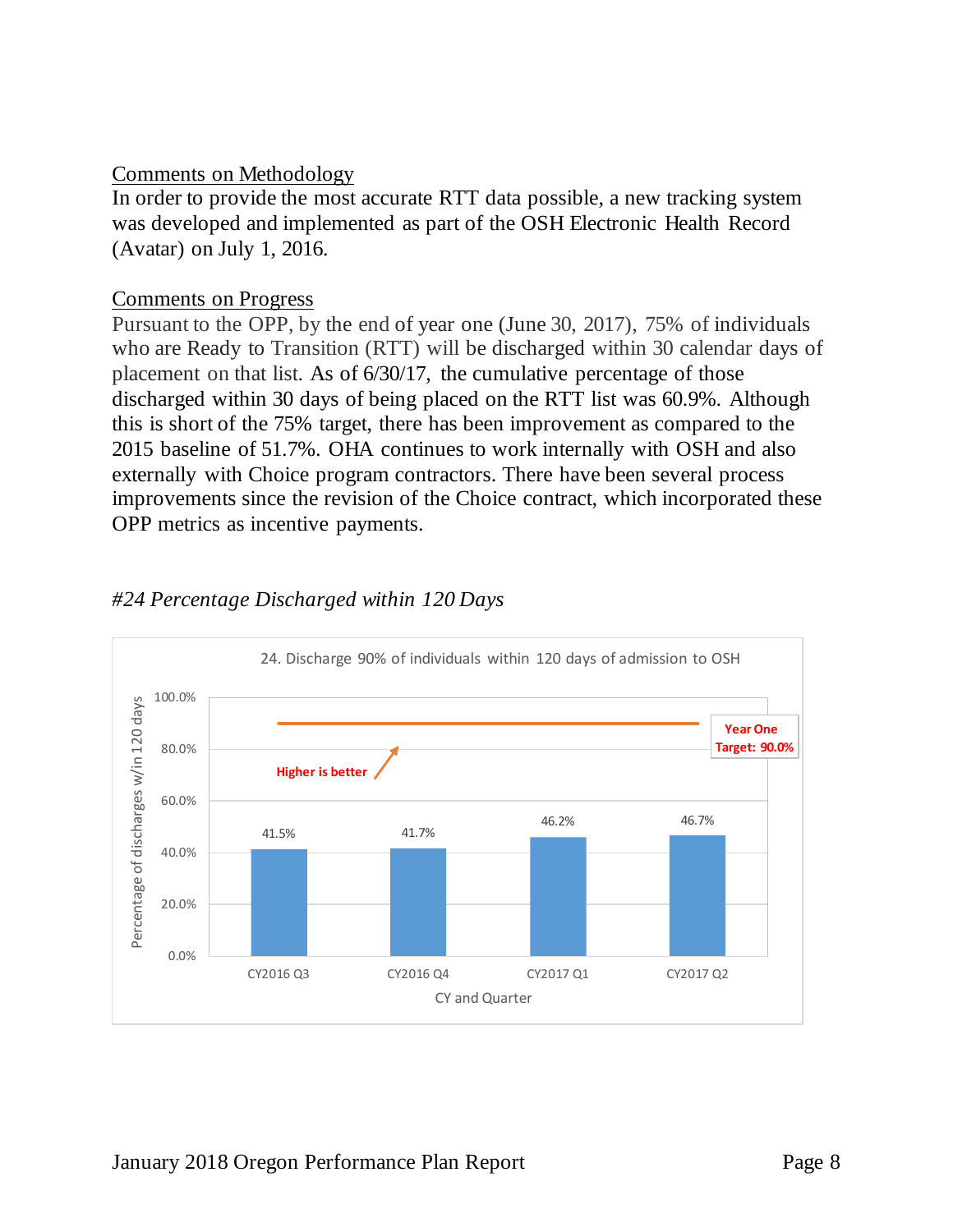#### Baseline (Calendar Year 2015)

For calendar year 2015, the percentage of discharges within 120 days of being admitted to OSH was 37.9%.

#### Comments on Methodology

The percentage is calculated taking the number of patients that are civilly committed, pursuant to the OPP, who were discharged within 120 days of admission, divided by the total number of patients that are civilly committed who were discharged.

#### Comments on Progress

The OPP provides that, at the end of year one (June 30, 2017), OSH will discharge 90% of individuals within 120 days of admission. As of 6/30/17, the cumulative percentage of discharges within 120 days of admission was 46.7%.

#### Activities Associated with Metric(s)

OSH is in the process of revising Oregon Administrative Rule 309-091, State Hospital Admissions and Discharges. The rule was brought to the OPP Stakeholder Advisory Team to gather input. The Long Term Care form, used to request admission to the state hospital, is being revised to better assist coordination of care and will include a tentative discharge plan at admission. OSH is also moving toward standardizing its schedule for Interdisciplinary Teams (IDT) meeting to maximize participation from community partners to help discharge patients more quickly.

OHA is currently revising the scope of work for one of its contractors to perform the 90 day and subsequent 45 day continued stay reviews on behalf of the OHA Director.

At USDOJ's request, OHA is providing a "Point in Time" count of all civilly committed individuals with SPMI residing in OSH on June 15, 2017. The breakdown for the number of days in OSH for the 130 individuals in residence on June 15, 2017 is as follows:

• Less than 120 days: 76 persons, or 58.5% of all civilly committed individuals residing at OSH on June 15, 2017.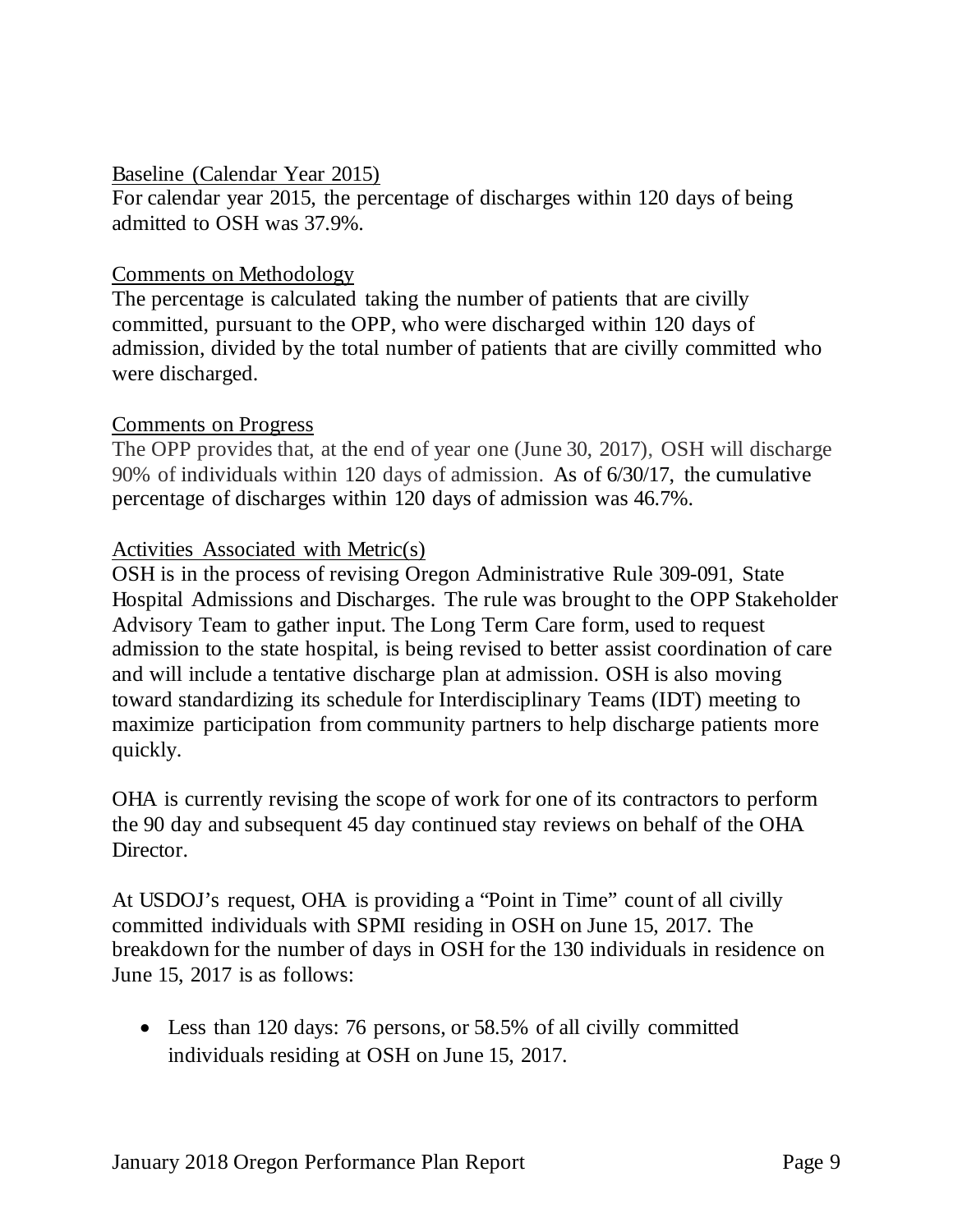- 120-365 days: 38 persons, or 29.2% of all civilly committed individuals residing at OSH on June 15, 2017.
- 366 days to two years: 9 persons, or 6.9% of all civilly committed individuals residing at OSH on June 15, 2017.
- Over two years: 7 persons, or 5.4% of all civilly committed individuals residing at OSH on June 15, 2017.

#### **Acute Psychiatric Care**

#### *#29 Percentage Receiving Warm Handoff*

#### Baseline (Calendar Year 2015)

This is a new process and metric, therefore there is no baseline information available.

#### Comments on Methodology

OHA has contracted with Health Insights to gather data to determine the number of warm handoffs that are occurring for individuals with SPMI in acute care. The contractor is reviewing records for all acute care discharges within each quarter to determine if a warm handoff occurred. This process will also identify any refusals for a warm handoff.

#### Comments on Progress

OHAs contractor is currently reviewing records for the time period of July 1, 2017 through September 30, 2017. This data will be provided in the April 2018 Data Report and in all subsequent reports.

*#30 Percentage Receiving Follow-up within 7 Days of Discharge*

#### Baseline (Calendar Year 2015)

For calendar year 2015, the percentage of follow up visits within seven days of discharge was 79.4%.

#### Comments on Methodology

The methodology to collect this data aligns with the methodology for reporting on other Coordinated Care Organizations (CCO) metrics.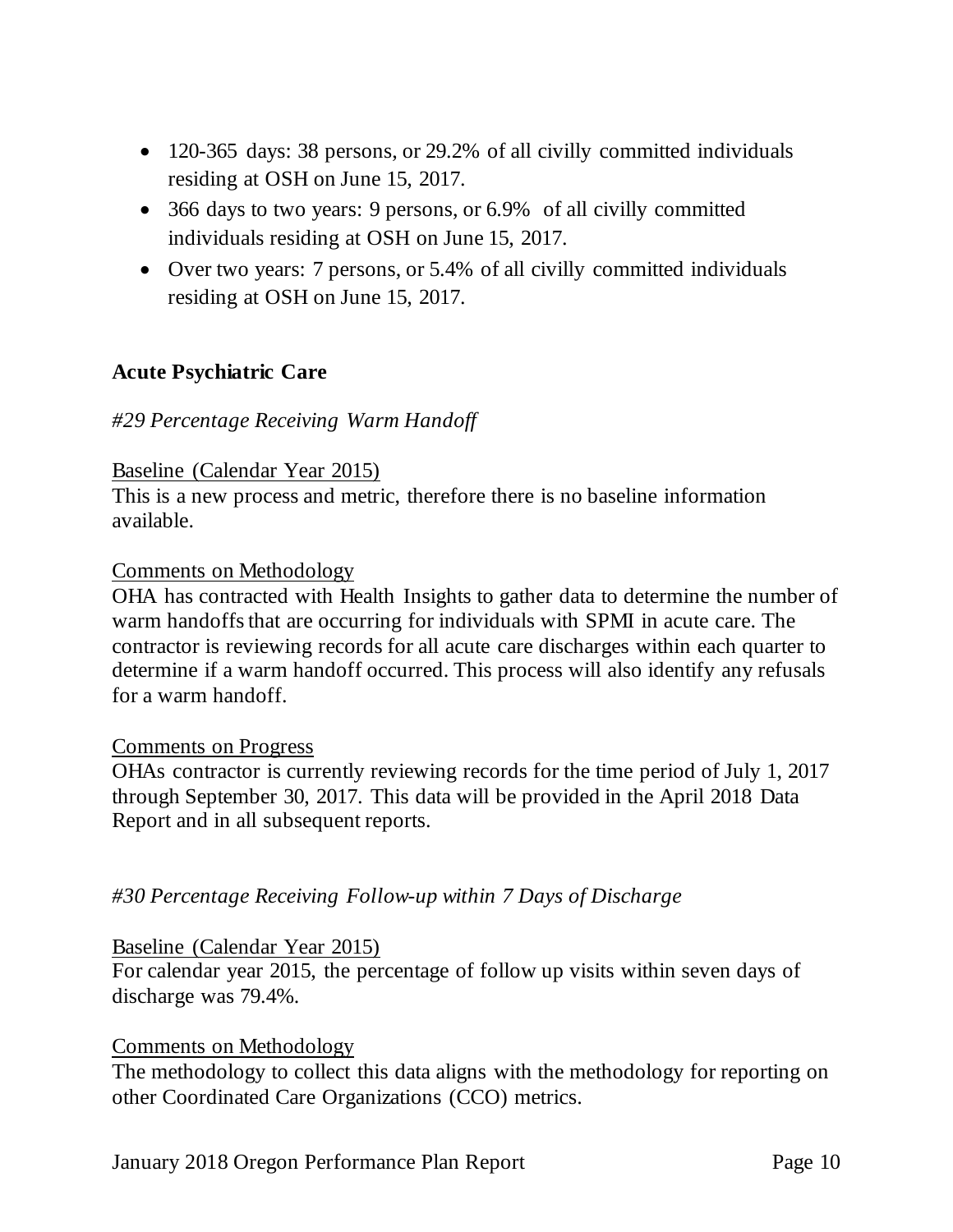#### Comments on Progress

The OPP provides that OHA will continue to require that individuals receive a follow-up visit with a community mental health provider within 7 days of discharge, and that OHA will report this data. As of 6/30/17, the percent of individuals receiving follow up within seven days was 74.2%. The percentage over the last four quarters is below baseline, however, it has been increasing each quarter. Oregon still continues to do well as compared to other states. According to the 2015 Benchmarks and Thresholds Report by the National Center for Quality Assurance (NCQA), the Medicaid national  $90<sup>th</sup>$  percentile was 70%. Oregon's numbers continue to be above the  $90<sup>th</sup>$  percentile.

#### *#31 (a) Readmission Rates*

#### Baseline (Calendar Year 2015)

The cumulative 30 day readmission rate to acute care psychiatric facilities for calendar year 2015 is 9.23%. The cumulative 180 day readmission rate to acute care psychiatric facilities for calendar year 2015 is 21.35%.

#### Comments on Methodology

Pursuant to the OPP, OHA will monitor and report the percentages of discharges with readmissions to Acute Psychiatric Care hospitals within 30 and 180 days of discharge, from hospitalizations for a psychiatric reason. The Data Specification Sheet has been updated to provide the methodology for collecting the readmission rate data by hospital. The readmission rate by hospital was reported based on the hospital where the first admission occurred. The second admission may have actually occurred at another hospital. This creates challenges in how the data by hospital is interpreted. See Appendix C for the breakout by hospital.

#### Comments on Progress

As of 6/30/17, the cumulative percentage rates of readmission at 30 and 180 days were 10.6% and 22.8% respectively. These percentages are slightly higher than the baseline data.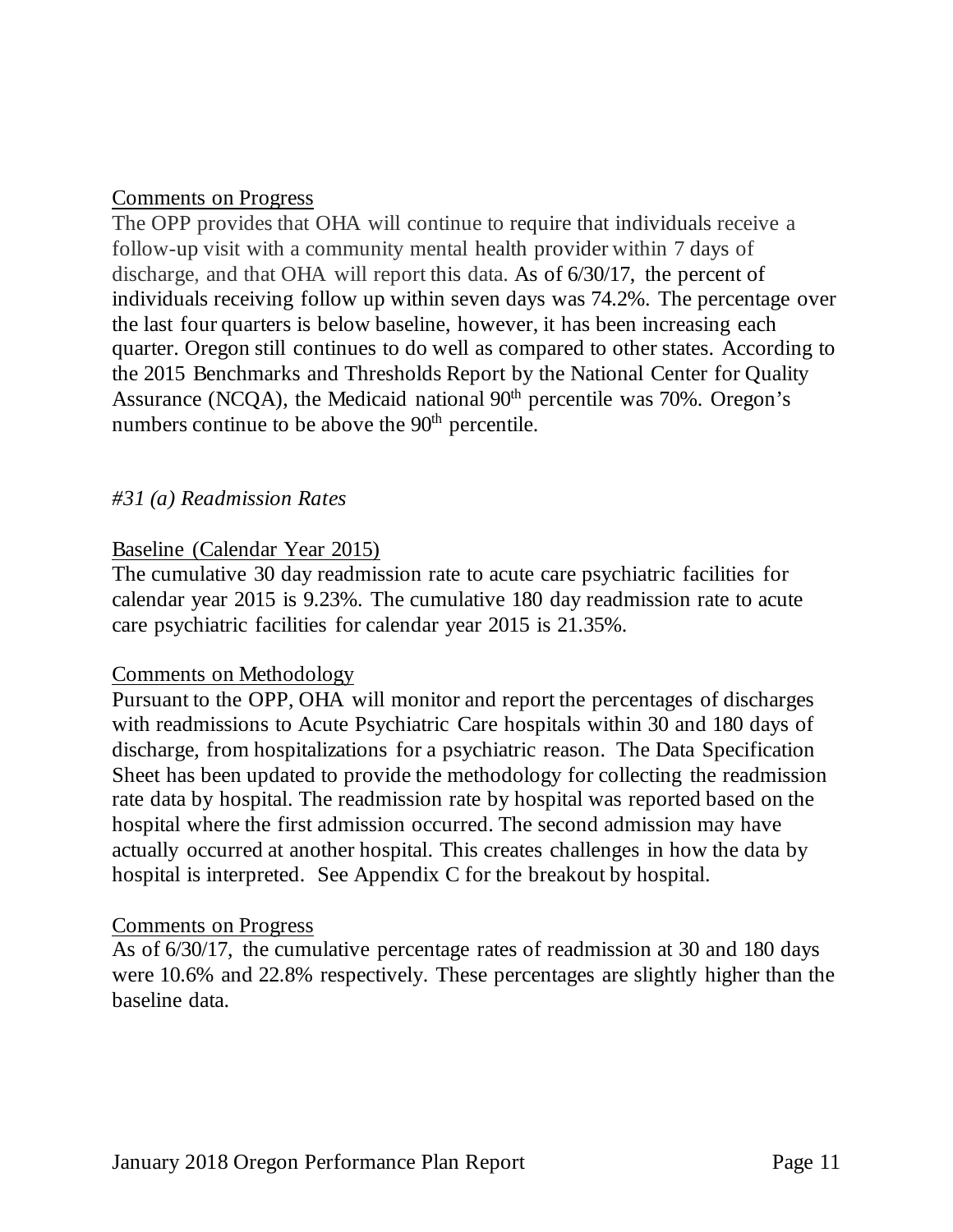#### *#35 Average Length of Stay*

#### Baseline (Calendar Year 2015)

The cumulative average length of stay for Acute Psychiatric Care facilities, for calendar year 2015, is 8.89 days. For Calendar Year 2015: there were 4,431 discharges; 385 (8.7%) of them exceeded 20 days.

#### Comments on Methodology

The OPP provides that OHA will provide the cumulative average length of stay of individuals with SPMI for all hospitals, as well as the average length of stay by hospital. OHA will also provide a count of the number of individuals with a length of stay longer than 20 days.

#### Comments on Progress

As of 6/30/17, the cumulative average length of stay of individuals with SPMI discharged from Acute Psychiatric Care facilities was 11.24 days. When broken down by hospital, the range of length of stays at the 12 Acute Psychiatric Care facilities ranges from 6.81 to 16.12 days. See Appendix D for the breakout by hospital. Of the 4,217 discharges, the length of stay for 475 (11.3%) of them exceeded 20 days. This count has hovered around this amount without a trend for increase or decrease. Of the 475, 151 were on the OSH Waitlist, which is 32% of the total over 20 days.

#### Activities Associated with Metric(s)

OHA continues to work with the Acute Care Hospitals regarding the revised Oregon Administrative Rules addressing the Warm Handoff requirement. OHA is partnering with Metro Area Council on Acute Care, and will be providing an Olmstead presentation in February 2018. This is a great opportunity to engage with the acute care hospitals in the metro area.

#### **Emergency Departments(ED)**

#### *#40 (a) Number Readmitted Two or More Times within 6 Months*

Baseline (Calendar Year 2015)

During calendar year 2015, 1,067 individuals with SPMI were re-admitted to the ED two or more times in a six-month period.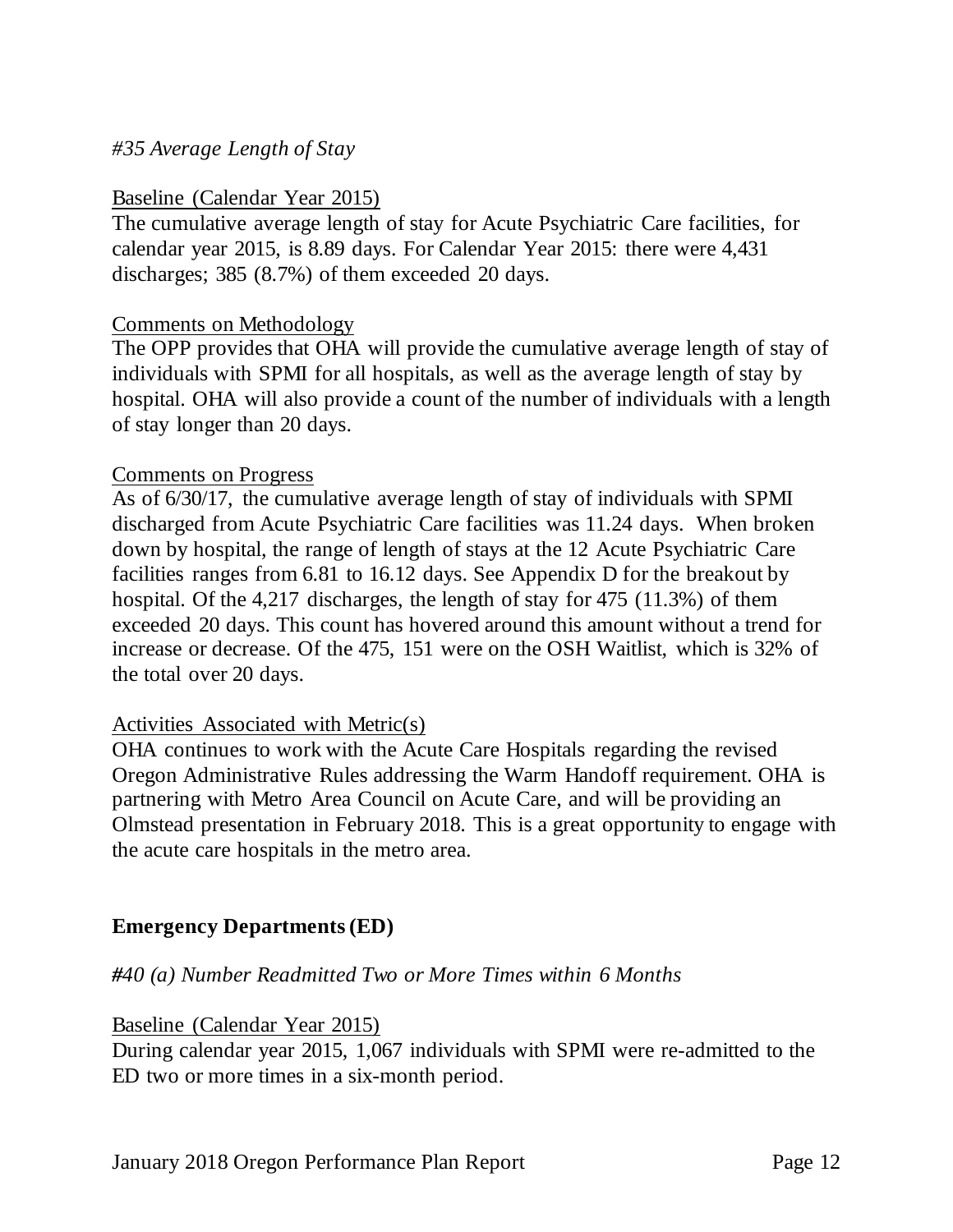# Comments on Methodology

The OPP provides that OHA will count individuals with three or more visits (admissions) to the ED (which is equal to two readmissions) within a six-month period of time. As discussed with Pam Hyde and shared with USDOJ during the November 2, 2017 meeting, OHA is providing this breakout by CCO in Appendix E.

# Comments on Progress

As of 6/30/17, 834 individuals with SPMI were readmitted to the ED two or more times in a six-month period. There is no target associated with this metric. The number over the last 12 months has been steadily decreasing.



# *#41(a-b) Rate of ED Mental Health Visits*

# Baseline (Calendar Year 2015)

During calendar year 2015, the rate was 1.54 persons per 1000 OHP members who visited the ED for psychiatric reasons.

# Comments on Methodology

The OPP provides that OHA will reduce the rate of visits to general emergency departments by individuals with SPMI for mental health reasons, and that by the end of year one (June 30, 2017), there will be a 10% reduction from the baseline.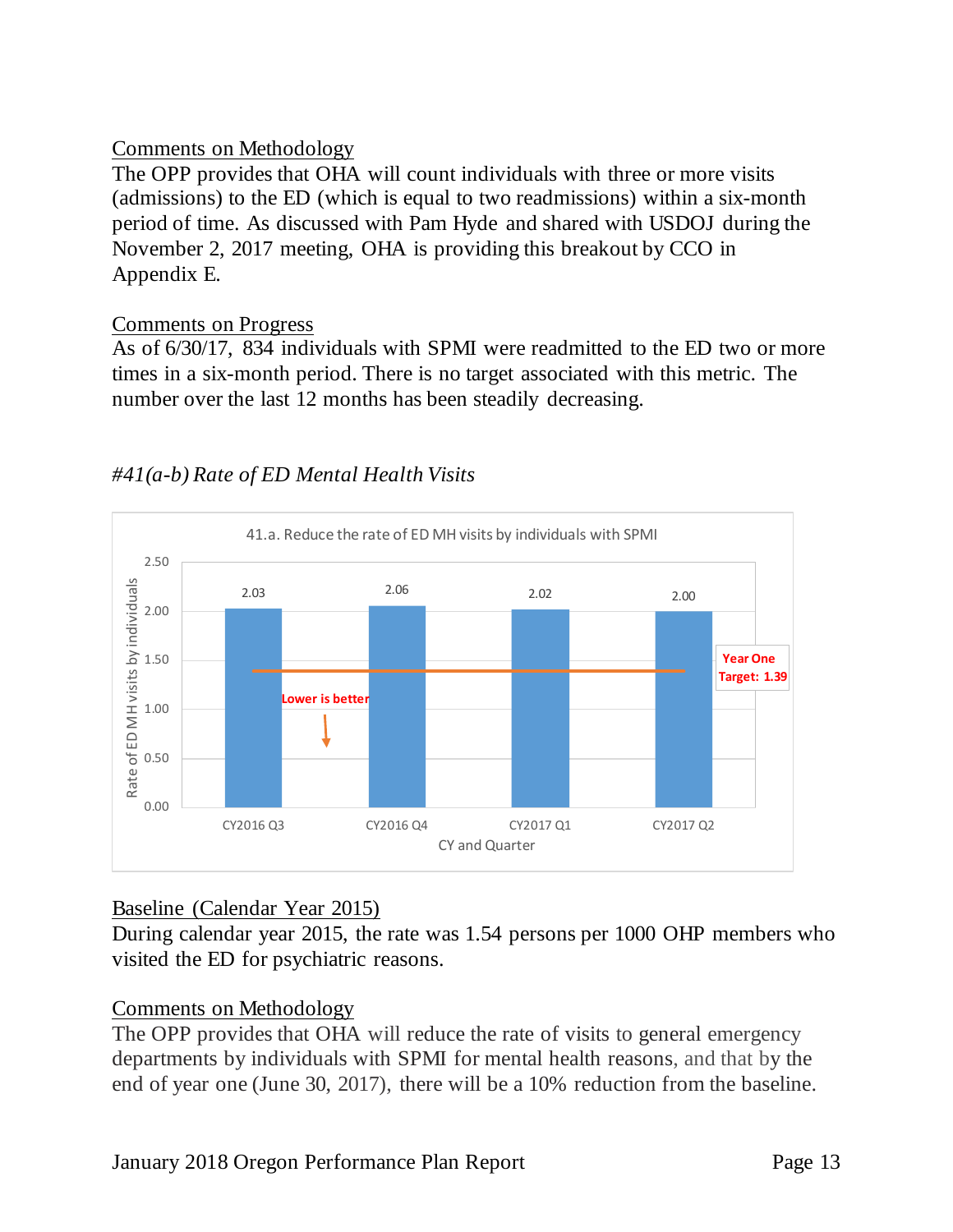The rate of ED visits for mental health reasons is the number of individuals with SPMI who had an ED visit for psychiatric reasons per 1,000 persons enrolled in Medicaid. The MMIS system does not have diagnostic information for everyone enrolled in Medicaid. However, OHA will review the methodology for possible narrowing of the patients in the denominator to individuals with SPMI.

#### Comments on Progress

As of 6/30/17, 2.0 persons per 1000 OHP members with SPMI visited the ED for mental health reasons. This number is short of the 1.4% target in the plan, and continues to be above baseline. OHA has been working with stakeholders to try and understand what is impacting the rate. OHA spoke with Portland Police Department (PPD) regarding this metric. PPD has made many efforts to improve police response to incidents involving individuals with a mental illness. The PPD acknowledges that one result of this may be officers taking individuals to an ED instead of to jails. However, Portland Police Bureau did not have data that would confirm this perception. It is also possible the increase is a result of increased Mobile Crisis Services, and increased Criminal Justice Diversions, resulting in more visits to the ED. Although there is an increase in the rate of ED visits, there is a decrease in readmissions to EDs as noted above. Other potential causes could also play a role.

#### Activities Associated with Metric(s)

The rise in ED usage, and the possible reasons (listed above) were discussed in the November 20, 2017 meeting of the Oregon Performance Plan Stakeholder Advisory Team. OHA is undertaking further research to try to understand why ED utilization is still above the target.

#### **Supported Employment**

#### *#45 (a-b) Individuals Served with Supported Employment*

#### Baseline (Calendar Year 2015)

The two Supported Employment data points being collected regarding Supported Employment are new data points; therefore, baseline data is not available.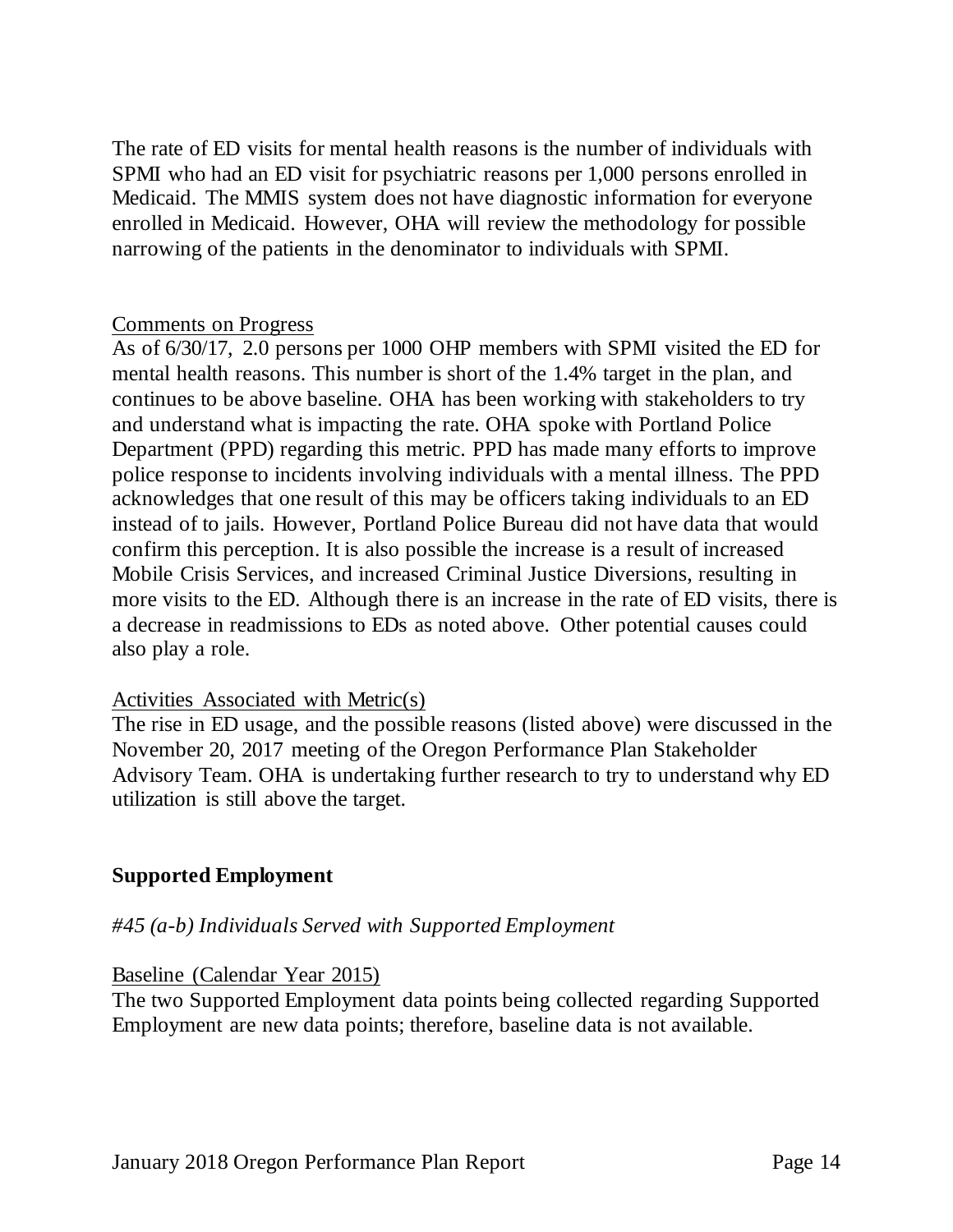## Comments on Methodology

The data regarding Supported Employment services is received via Quarterly Reports. OHA will identify the number of individuals receiving Supported Employment who are employed in Competitive Integrated Employment (CIE), and the number of individuals who no longer receive Supported Employment services and are employed in competitive integrated employment without receiving supportive services from a Supported Employment specialist at discharge.

#### Comments on Progress

Pursuant to the OPP, OHA will report the number of persons receiving Supported Employment who are employed in CIE and the number of individuals who no longer receive Supported Employment and are employed in CIE. As of 6/30/17, 757 individuals were receiving Supported Employment services and employed in CIE. There were 110 individuals who no longer receive Supported Employment and are employed in CIE without currently receiving supportive services from a Supported Employment specialist.

#### Activities Associated with Metric(s)

OHA will continue to work with the Oregon Supported Employment Center of Excellence to monitor fidelity and provide technical assistance.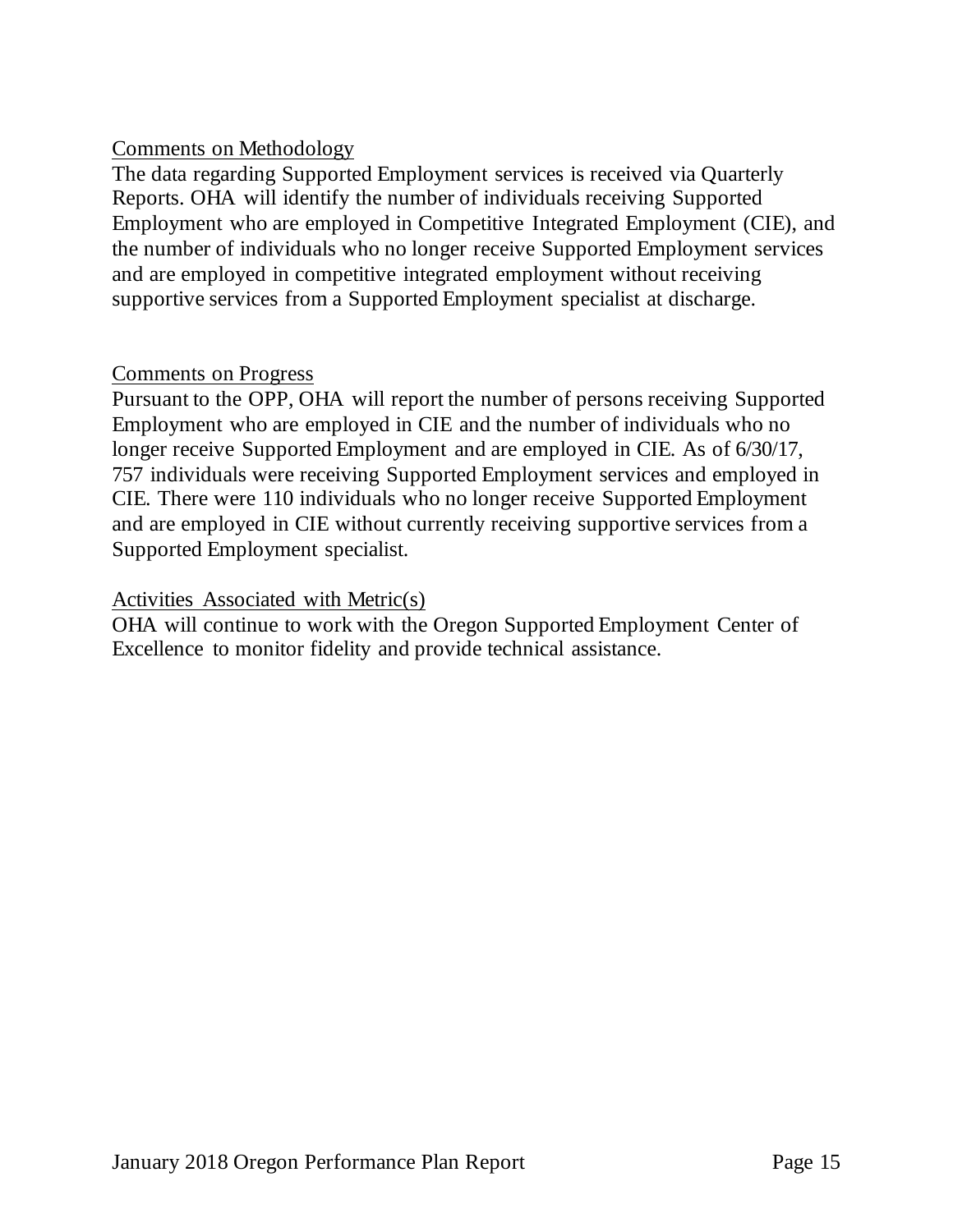# **Secure Residential Treatment (SRTF)**



# *#49 (b) (i-ii) Average Length of Stay in SRTFs*

#### Baseline (Calendar Year 2015)

As of the end of calendar year 2015, the average length of stay for an individual who was civilly committed and in a Secure Residential Treatment Facility (SRTF) was 638 days.

#### Comments on Methodology

The baseline data is calculated by dividing the total days by the number of individuals with SPMI civilly committed who have been discharged from SRTFs.

#### Comments on Progress

Pursuant to the OPP, OHA will seek to reduce the length of stay of civilly committed individuals in secure residential treatment facilities, in that by the end of year one (June 30, 2017), there will be a 10% reduction from the baseline. The baseline was 638 days. As of 6/30/17, the average length of stay for an individual who was civilly committed and discharged from an SRTF was 553 days, a decrease of 85 days, exceeding the first year target of 574.2 days by 21.2 days.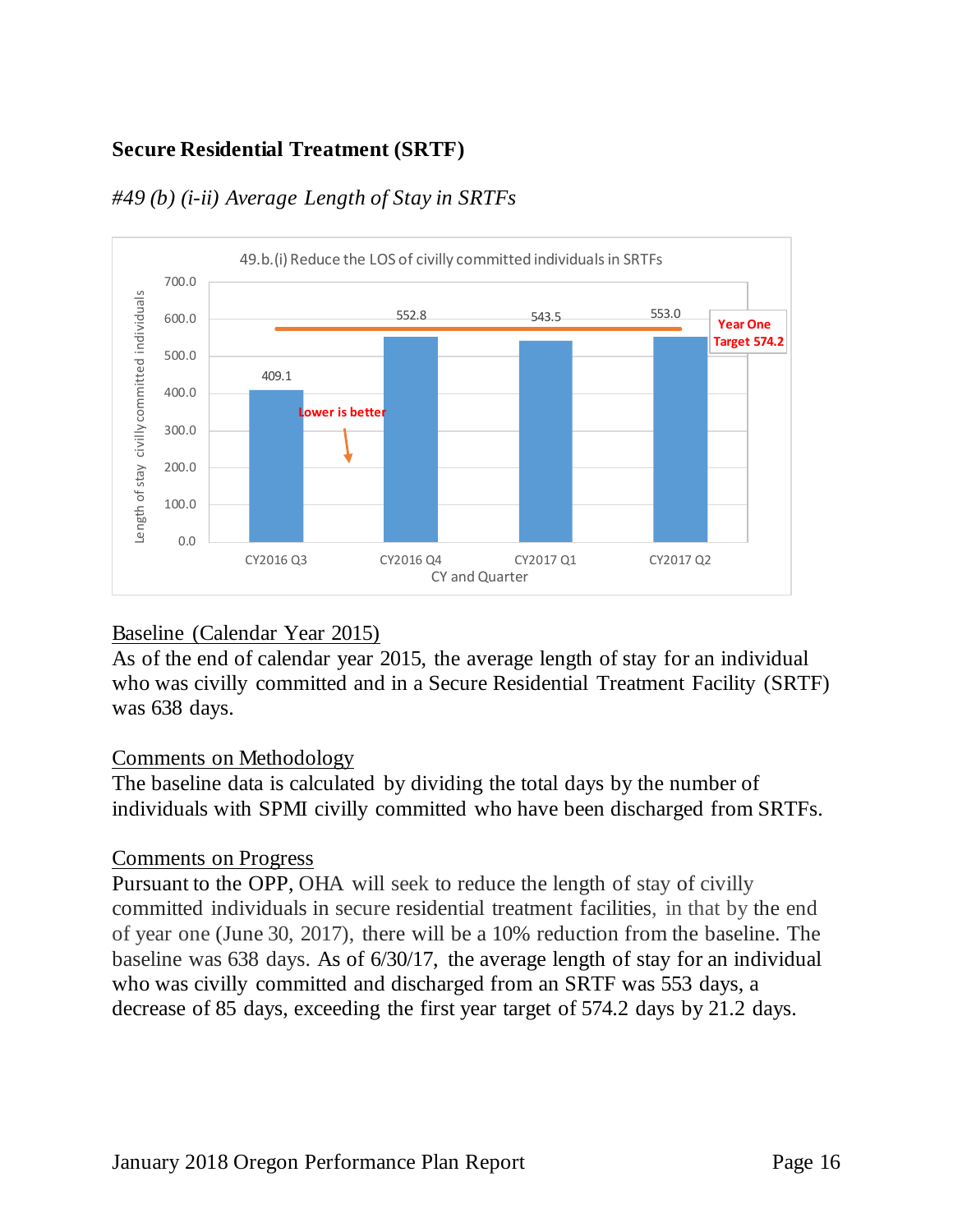Activities Associated with Metric(s)

At USDOJ's request, OHA is providing a "Point in Time" count of all civilly committed individuals with SPMI residing in SRTFs on June 15, 2017. The breakdown for the number of days in SRTFs for the 33 individuals in residence on June 15, 2017 is as follows\*:

- Less than 120 days: 6 persons or 18% of all civilly committed individuals with SPMI residing in SRTFs on June 15, 2017.
- 120-365 days: 11 persons or 33% of all civilly committed individuals with SPMI residing in SRTFs on June 15, 2017.
- 366 days to two years: 8 persons or 24% of all civilly committed individuals with SPMI residing in SRTFs on June 15, 2017
- Over two years: 8 persons or 24% of all civilly committed individuals with SPMI residing in SRTFs on June 15, 2017.

\*The percentage only adds up to 99% due to omitted repeating decimals.

In addition to ensuring a prior authorization is completed prior to admissions to SRTFs from OSH, OHA has been successful in using its contractor for continued stay reviews at SRTFs. OHAs contractor is performing utilization review and management for individuals currently receiving treatment at SRTFs. OHA anticipates improved utilization of this resource, and increased discharges to more integrated settings for these individuals.

# **Criminal Justice Diversion (CJD)**

#### *#52 (a) Numbers Served With Jail Diversion*

#### Baseline (Calendar Year 2015)

In the last quarter of calendar year 2015, there were 1,409 individuals that received jail diversion services. The number of those that received services pre-arrest was 499 and the number post-arrest was 910.

#### Comments on Methodology

The data regarding jail diversion services is received via Quarterly Reports from jail diversion contractors. OHA will identify the number of individuals receiving Jail Diversion services as well as the number that were pre-arrest and post-arrest.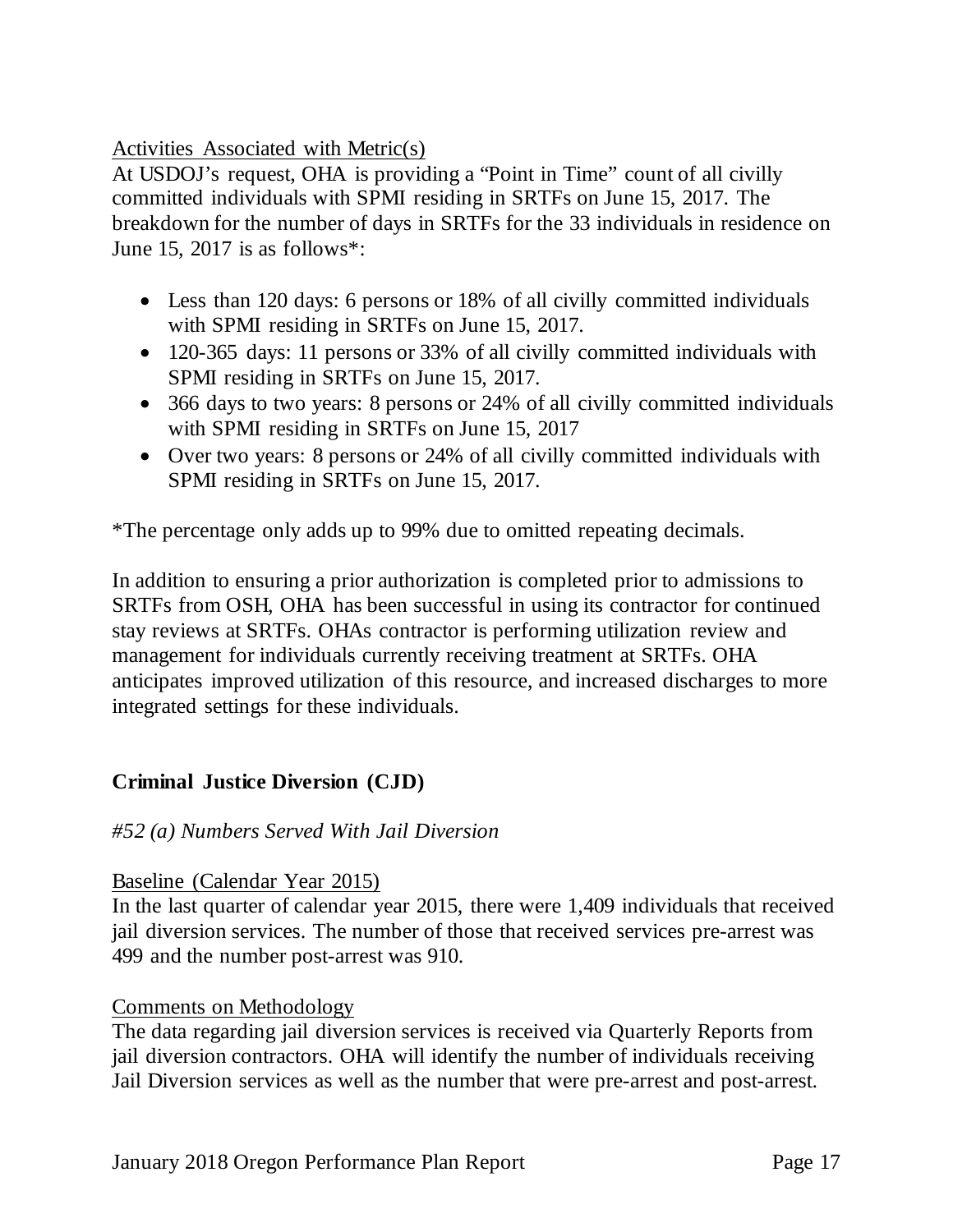#### Comments on Progress

Pursuant to the OPP, OHA will continue to report the number of individuals with SPMI receiving jail diversion services and the number of reported diversions. As of 6/30/17, 2,499 individuals received diversion services, an increase over the baseline year of almost 1,100 persons. Of these 2,499 individuals, 515 were prebooking and 1,984 were post-booking.

# *#52 (d) Number of Individuals Receiving Mental Health Services and Arrested*

OHA has been keeping the Independent Consultant Pam Hyde apprised of the challenges in collecting this data. During the November 2017 annual meeting between OHA and USDOJ, OHA shared the challenges in collecting the data directly with USDOJ. The collection of this data is a complex process requiring data from both OHA and the Criminal Justice Commission (CJC). OHA is currently working with Oregon DOJ to work through the HIPPA issues related to establishing a partnership between OHA and the Criminal Justice Commission (CJC) so that data can be shared.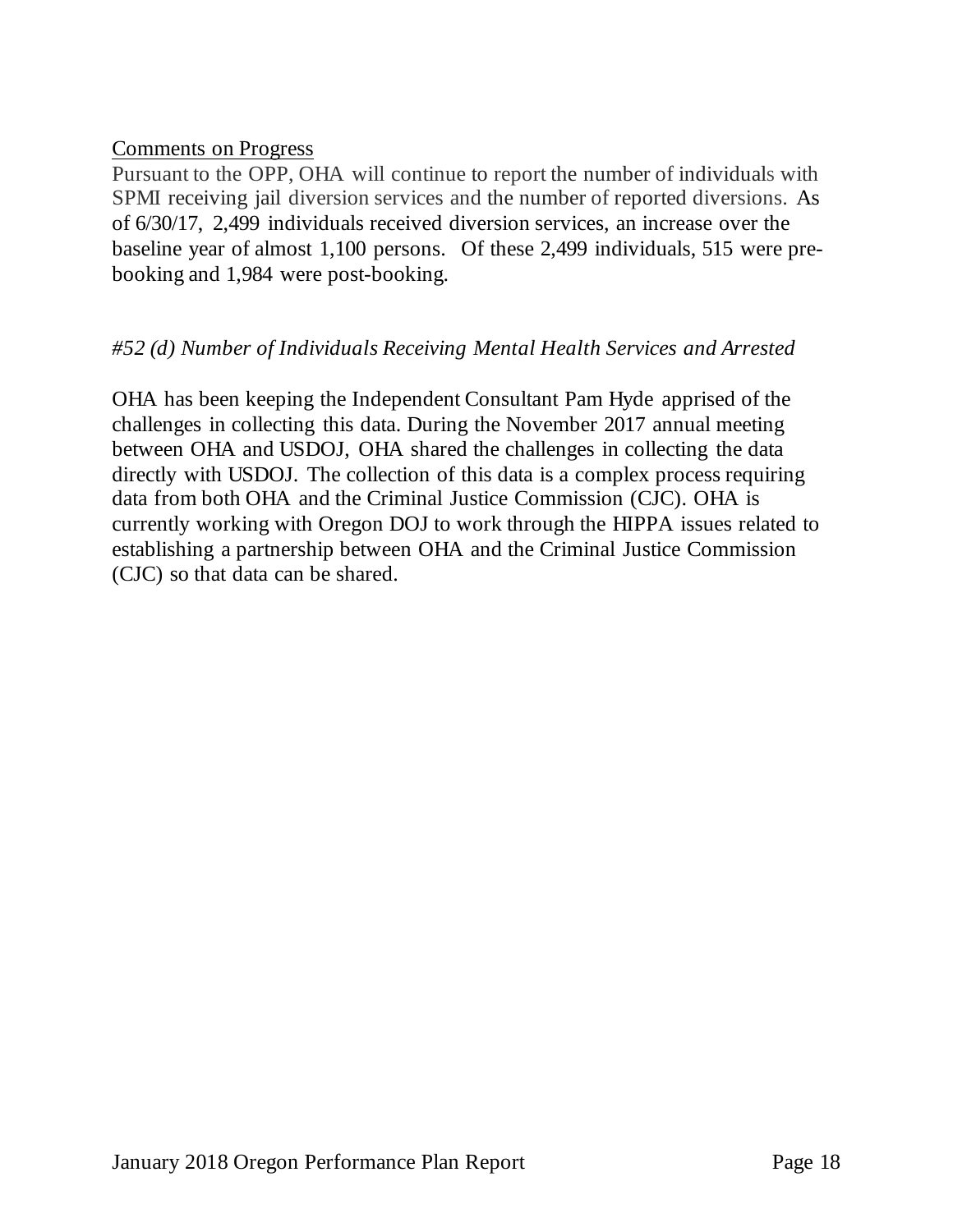## APPENDIX A

Many of the metrics identified refer to a rolling one-year period. (This information is identified in the Data Table in Appendix  $B$  – see the footnote note marked with an asterisk (\*)). A rolling one-year period means the analyst looks at 12 months of data for each quarterly report. In the previous report, three quarters of data were included, and one new quarter has been added to this report. Doing this ensures adequate sample size for analysis, especially when there are small samples. The table below shows a rolling one-year schedule with a six-month lag period to ensure complete data submission.

| <b>Report Quarter</b> | Previous Rolling One-Year Period |
|-----------------------|----------------------------------|
| Q1 (January)          | July 1 to June 30                |
| $Q2$ (April)          | October 1 to September 30        |
| $Q3$ (July)           | January 1 to December 31         |
| $\sqrt{Q4}$ (October) | April 1 to March 31              |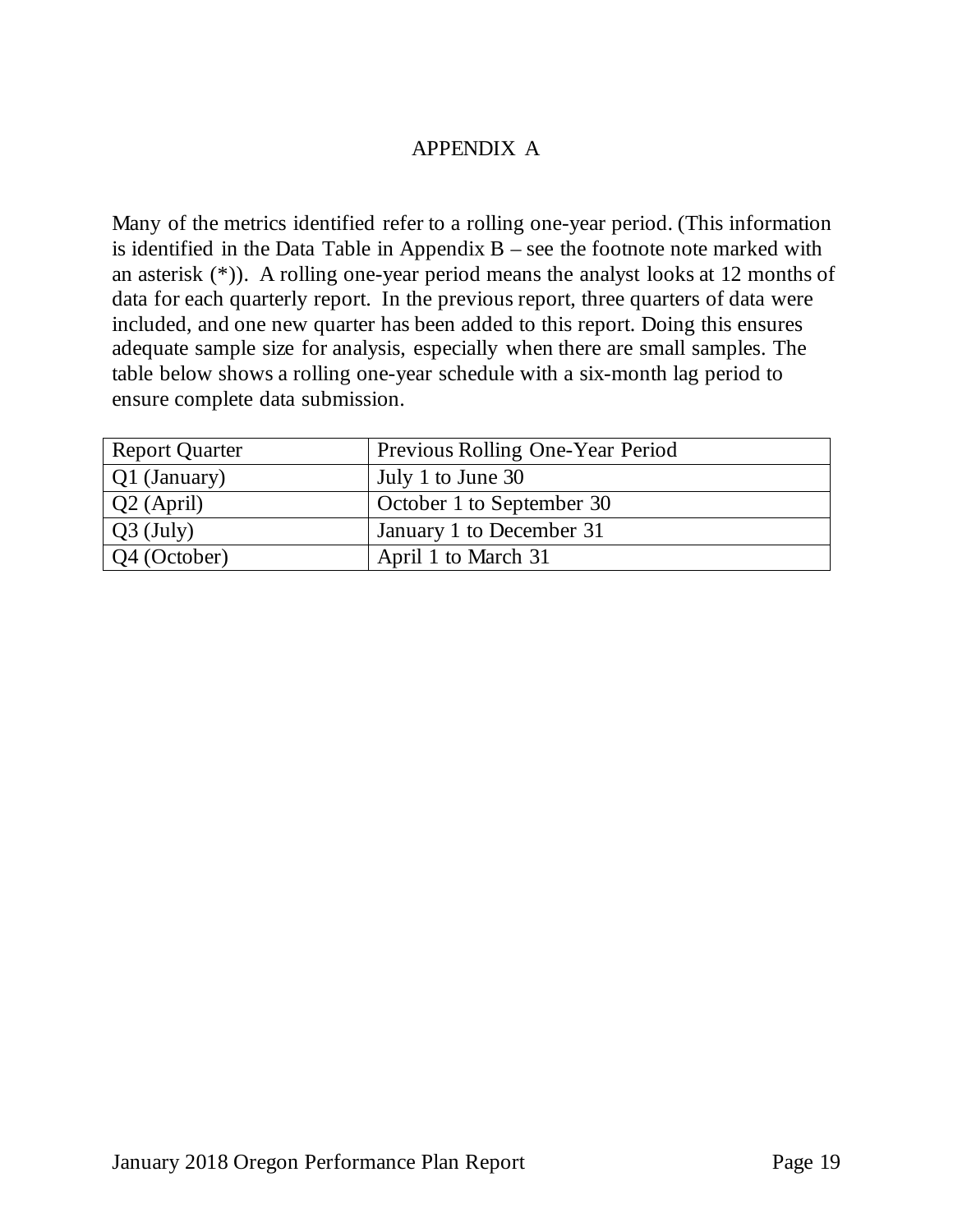# Oregon Performance Plan January 2018 Data Report - App. B

| <b>Metric</b>        | <b>Metric</b><br><b>Category Number</b>                                                       |                                                                                                               | <b>Performance Outcome</b>                                                                                                                                                                                 | <b>Baseline</b><br>2015              | <b>Target</b><br><b>Year 1</b> | <b>Quarter 3</b><br>ending<br>6/30/2017 9/30/2016 | ending<br>12/31/2016 3/31/2017 | <b>Quarter 4 Quarter 1</b><br>ending | <b>Quarter 2</b><br>ending<br>6/30/2017 |
|----------------------|-----------------------------------------------------------------------------------------------|---------------------------------------------------------------------------------------------------------------|------------------------------------------------------------------------------------------------------------------------------------------------------------------------------------------------------------|--------------------------------------|--------------------------------|---------------------------------------------------|--------------------------------|--------------------------------------|-----------------------------------------|
| ACT*                 | 1a                                                                                            | OHA will increase the number of individuals with                                                              | 1,050 individuals will be served by the end of year one (June 30, 2017).                                                                                                                                   | 815                                  | 1,050                          | 1,098                                             | 1,120                          | 1,140                                | 1,170                                   |
|                      | 1b                                                                                            | SPMI served by ACT teams.                                                                                     | 2,000 individuals will be served by the end of year two (June 30, 2018).                                                                                                                                   | Year Two Deliverable                 |                                |                                                   |                                |                                      |                                         |
| <b>Crisis</b>        | OHA will increase the number of individuals with<br>7a<br>mobile crisis services, as follows: |                                                                                                               | During year one (July 1, 2016 to June 30, 2017), 3,500 people will be<br>served by mobile crisis.                                                                                                          | 3,150                                | 3,500                          | 3,587                                             | 3,472                          | 3,564                                | 3,832                                   |
|                      | 7 <sub>b</sub>                                                                                |                                                                                                               | During year two (July 1, 2017 to June 30, 2018), 3,700 people will be<br>served by mobile crisis.                                                                                                          | Year Two Deliverable                 |                                |                                                   |                                |                                      |                                         |
| <b>8c</b><br>Crisis* |                                                                                               | receiving a mobile crisis contact.                                                                            | OHA will track and report the number of individuals By the end of year two (June 30, 2018), Oregon will report the number of<br>individuals whose dispositions after contact with mobile crisis result in: | Year Two Deliverable                 |                                |                                                   |                                |                                      |                                         |
|                      |                                                                                               |                                                                                                               | stabilization in a community setting rather than arrest<br>presentation to an emergency department<br>admission to an acute care psychiatric facility                                                      |                                      |                                |                                                   |                                |                                      |                                         |
| $SH^*$               | 14a                                                                                           | OHA's housing efforts will include an increase in<br>the number of individuals with SPMI in supported         | In year one (July 1, 2016 to June 30, 2017), at least 835 individuals will<br>live in supported housing.                                                                                                   | 442                                  | 835                            | 767                                               | 834                            | 876                                  | 966                                     |
|                      | 14 <sub>b</sub>                                                                               | housing, as follows:                                                                                          | In year two (July 1, 2017 to June 30, 2018), at least 1,355 individuals will<br>live in supported housing.                                                                                                 | Year Two Deliverable                 |                                |                                                   |                                |                                      |                                         |
|                      | 14c                                                                                           |                                                                                                               | In year three (July 1, 2018 to June 30, 2019), at least 2,000 individuals will<br>live in supported housing.                                                                                               | Year Three Deliverable               |                                |                                                   |                                |                                      |                                         |
| <b>PDS</b>           | <b>16a</b>                                                                                    | OHA will increase the availability of peer-delivered<br>services, as follows:                                 | By the end of year one (June 30, 2017), OHA will increase the number of<br>individuals who are receiving peer-delivered services by 20%.                                                                   | 2,156                                | 2,587                          | 2,434                                             | 2,461                          | 2,538                                | 2,880                                   |
|                      | <b>16b</b>                                                                                    |                                                                                                               | By the end of year two (June 30, 2018), OHA will increase the number of<br>individuals who are receiving peer-delivered services by an additional                                                          | Year Two Deliverable                 |                                |                                                   |                                |                                      |                                         |
| <b>OSH</b>           | 20a                                                                                           | Discharge from OSH will occur as soon as an<br>individual is ready to return to the community, as<br>follows: | By the end of year one (June 30, 2017), 75% of individuals who are Ready<br>to Place/Ready to Transition will be discharged within 30 calendar days of<br>placement on that list.                          | 51.7%                                | 75.0%                          | 52.8%                                             | 60.3%                          | 59.7%                                | 60.90%                                  |
|                      | 20 <sub>b</sub>                                                                               |                                                                                                               | By the end of year two (June 30, 2018), 85% of individuals who are Ready<br>to Place/Ready to Transition will be discharged within 25 calendar days of<br>placement on that list.                          |                                      |                                | Year Two Deliverable                              |                                |                                      |                                         |
|                      | 20c                                                                                           |                                                                                                               | By the end of year three (June 30, 2019), 90% of individuals who are<br>Ready to Place/Ready to Transition will be discharged within 20 calendar<br>days of placement on that list.                        | Year Three Deliverable               |                                |                                                   |                                |                                      |                                         |
|                      | 20e                                                                                           |                                                                                                               | OSH will track and report discharges that are extended to and occur on the<br>business day following a weekend day or holiday.                                                                             | <b>Baseline</b><br>Not<br>Applicable | Measure<br>without<br>Target   | $\theta$                                          |                                |                                      |                                         |
| <b>OSH</b>           | 24                                                                                            |                                                                                                               | At the end of year one (June 30, 2017), OSH will discharge 90% of<br>individuals within 120 days of admission.                                                                                             | 37.9%                                | 90.0%                          | 41.5%                                             | 41.7%                          | 46.2%                                | 46.70%                                  |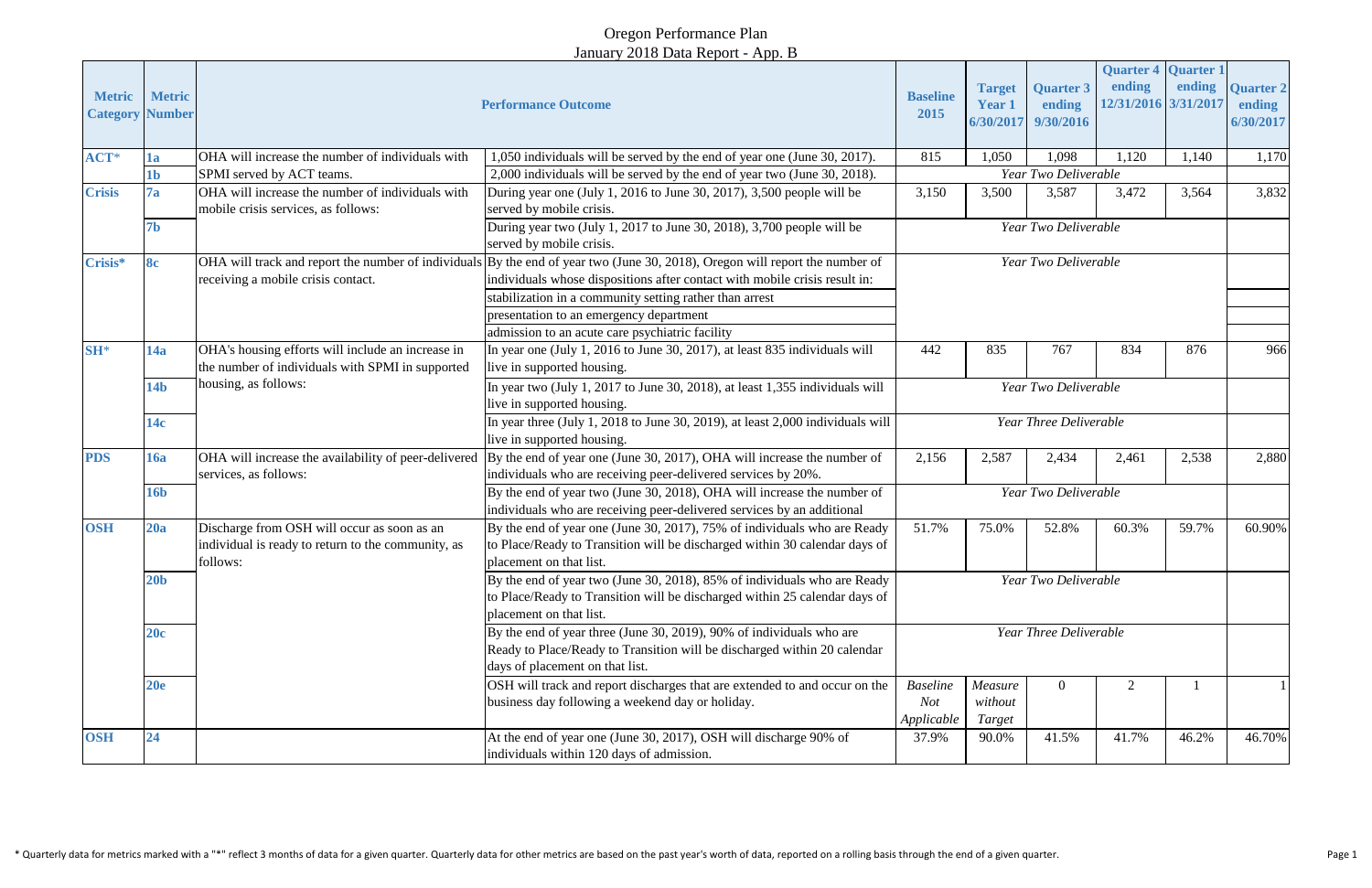# Oregon Performance Plan January 2018 Data Report - App. B

|                  |                                         |                                                                                                                                                                               |                                                                                                                                                                                                                                           |                                                                                                               |                                      |                                         | <b>Quarter 4 Quarter 1</b>     |        |                                         |
|------------------|-----------------------------------------|-------------------------------------------------------------------------------------------------------------------------------------------------------------------------------|-------------------------------------------------------------------------------------------------------------------------------------------------------------------------------------------------------------------------------------------|---------------------------------------------------------------------------------------------------------------|--------------------------------------|-----------------------------------------|--------------------------------|--------|-----------------------------------------|
| <b>Metric</b>    | <b>Metric</b><br><b>Category Number</b> | <b>Performance Outcome</b>                                                                                                                                                    |                                                                                                                                                                                                                                           | <b>Baseline</b><br>2015                                                                                       | <b>Target</b><br>Year 1<br>6/30/2017 | <b>Quarter 3</b><br>ending<br>9/30/2016 | ending<br>12/31/2016 3/31/2017 | ending | <b>Quarter 2</b><br>ending<br>6/30/2017 |
| <b>ACUTE</b>     | 29a                                     |                                                                                                                                                                               | By the end of year one, (June 30, 2017), 60% of individuals discharged<br>from an acute care psychiatric facility will receive a warm handoff to a<br>community case manager, peer bridger, or other community provider.                  |                                                                                                               | Data Not Available                   |                                         |                                |        |                                         |
|                  | 29 <sub>b</sub>                         |                                                                                                                                                                               | By the end of year two, (June 30, 2018), 75% of individuals discharged<br>from an acute care psychiatric facility will receive a warm handoff to a<br>community case manager, peer bridger, or other community provider.                  |                                                                                                               |                                      | Year Two Deliverable                    |                                |        |                                         |
|                  | 29c                                     |                                                                                                                                                                               | By the end of year three, (June 30, 2019), 85% of individuals discharged<br>from an acute care psychiatric facility will receive a warm handoff to a<br>community case manager, peer bridger, or other community provider.                | Year Three Deliverable                                                                                        |                                      |                                         |                                |        |                                         |
| <b>ACUTE</b> 30  |                                         |                                                                                                                                                                               | OHA will continue to require that individuals receive a follow up visit with<br>a community mental health provider within 7 days of discharge, and OHA<br>will report this data.                                                          | 79.4%<br>71.5%<br>72.0%<br>Measure<br>without<br>Target                                                       |                                      | 73.0%                                   | 74.20%                         |        |                                         |
| <b>ACUTE</b> 31a |                                         |                                                                                                                                                                               | OHA will monitor and report the 30 day rates of readmission, by acute care<br>psychiatric facility.                                                                                                                                       | 9.2%                                                                                                          | Measure<br>without<br>Target         | 10.9%                                   | 11.1%                          | 10.3%  | 10.60%                                  |
|                  |                                         |                                                                                                                                                                               | OHA will monitor and report the 180 day rates of readmission, by acute<br>care psychiatric facility.                                                                                                                                      | 21.3%                                                                                                         | Measure<br>without<br>Target         | 22.6%                                   | 22.6%                          | 22.7%  | 22.80%                                  |
| <b>ACUTE</b>     | <b>31b</b><br>32                        |                                                                                                                                                                               | Two or more readmissions to acute care psychiatric hospital in a six month<br>period.                                                                                                                                                     | Data Not<br>346<br>280<br><b>Baseline</b><br>Data for<br>Available<br>Not<br>Process<br>Applicable<br>Measure |                                      |                                         | 284                            |        |                                         |
| <b>ACUTE</b>     | 35                                      |                                                                                                                                                                               | OHA will measure the average length of stay of individuals with SPMI in<br>acute care psychiatric facilities, by hospital.                                                                                                                | 8.9                                                                                                           | Measure<br>without<br>Target         | 9.6                                     | 9.6                            | 11.0   | 11.24                                   |
|                  | 35                                      |                                                                                                                                                                               | OHA will also report the number of individuals with SPMI in each facility<br>whose length of stay exceeds 20 days.                                                                                                                        | 385                                                                                                           | Measure<br>without<br>Target         | 435                                     | 423                            | 459    | 475                                     |
| <b>ED</b>        | <b>40a</b>                              | OHA will reduce recidivism to emergency<br>departments for the psychiatric purposes, by taking<br>the following steps:                                                        | OHA will monitor the number of individuals with SPMI with two or more<br>readmissions to an emergency department for psychiatric reasons in a six<br>month period, by hospital.                                                           | 924<br>1,067<br>919<br>865<br>Measure<br>without<br>Target                                                    |                                      | 834                                     |                                |        |                                         |
| ED               | 41a                                     | OHA will reduce the rate of visits to general<br>emergency departments by individuals with SPMI                                                                               | By the end of year one (June 30, 2017), there will be a 10% reduction from<br>the baseline.                                                                                                                                               | 1.5                                                                                                           | 1.4                                  | 2.0                                     | 2.1                            | 2.0    | 2.0                                     |
|                  | 41 <sub>b</sub>                         | for mental health reasons, as follows:                                                                                                                                        | By the end of year two (June 30, 2018), there will be a 20% reduction from<br>the baseline.                                                                                                                                               | Year Two Deliverable                                                                                          |                                      |                                         |                                |        |                                         |
| <b>ED</b>        | 43                                      | OHA is working with hospitals to determine a<br>strategy for collecting data regarding individuals<br>with SPMI who are in emergency departments for<br>longer than 23 hours. | OHA will begin reporting this information in July 2017, and will provide<br>data by quarter thereafter. OHA will report this information by region.<br>OHA will pursue efforts to encourage reporting on a hospital-by-hospital<br>basis. | Year Two Deliverable                                                                                          |                                      |                                         |                                |        |                                         |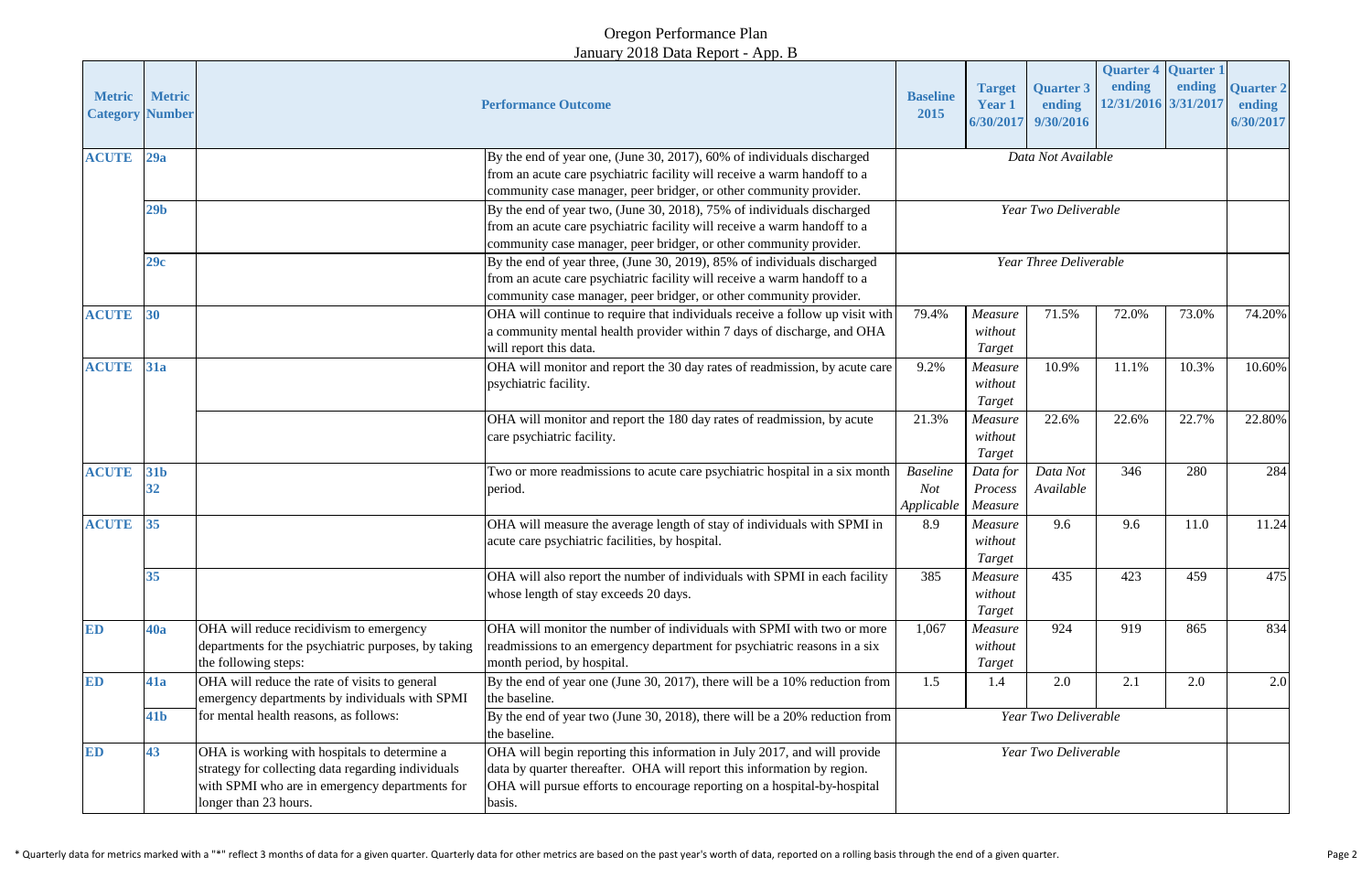# Oregon Performance Plan January 2018 Data Report - App. B

| <b>Metric</b><br><b>Category Number</b> | <b>Metric</b>   | <b>Performance Outcome</b>                                                                                                                                                              |                                                                                                                                                                                                                                                              | <b>Baseline</b><br>2015                     | <b>Target</b><br><b>Year 1</b><br>6/30/2017 | <b>Quarter 3</b><br>ending<br>9/30/2016 | <b>Quarter 4 Quarter 1</b><br>ending<br>12/31/2016 3/31/2017 | ending | <b>Quarter 2</b><br>ending<br>6/30/2017 |
|-----------------------------------------|-----------------|-----------------------------------------------------------------------------------------------------------------------------------------------------------------------------------------|--------------------------------------------------------------------------------------------------------------------------------------------------------------------------------------------------------------------------------------------------------------|---------------------------------------------|---------------------------------------------|-----------------------------------------|--------------------------------------------------------------|--------|-----------------------------------------|
| $SE*$                                   | 45a             |                                                                                                                                                                                         | The number of individuals with SPMI who receive supported employment<br>services who are employed in competitive integrated employment                                                                                                                       | <b>Baseline</b><br>Not<br>Applicable        | Measure<br>without<br>Target                | 680                                     | 697                                                          | 628    | 757                                     |
|                                         | 45 <sub>b</sub> |                                                                                                                                                                                         | The number of individuals with SPMI who no longer receive supported<br>employment services and are employed without currently receiving<br>supportive services from a supported employment specialist (but who may<br>rely upon natural and other supports). | <b>Baseline</b><br>Not<br>Applicable        | Measure<br>without<br>Target                | 114                                     | 115                                                          | 164    | 110                                     |
| <b>SRTF</b>                             | 49b (i)         | committed individuals in secure residential                                                                                                                                             | OHA will seek to reduce the length of stay of civilly $\vert$ By the end of year one (June 30, 2017), there will be a 10% reduction from<br>the baseline. (Mean)                                                                                             | 638.0                                       | 574.2                                       | 409.1                                   | 552.8                                                        | 543.5  | 553                                     |
|                                         | $49b$ (ii)      | treatment facilities, as follows:                                                                                                                                                       | By the end of year two (June 30, 2018), there will be a 20% reduction from<br>the baseline.                                                                                                                                                                  | Year Two Deliverable                        |                                             |                                         |                                                              |        |                                         |
| <b>SRTF</b>                             | 49c             | OHA will regularly report on the number of civilly<br>committed individuals in SRTFs, their lengths of<br>stay, and the number of individuals who are<br>discharged.                    | Starting with year two of this Plan (July 1, 2017), OHA will collect data<br>identifying the type of, and the placement to which they are discharged.                                                                                                        | Year Two Deliverable                        |                                             |                                         |                                                              |        |                                         |
| $\mathbf{CJD}^*$                        | 52a             | OHA will work to decrease the number of<br>individuals with serious and persistent mental illness receiving jail diversion services.<br>who are arrested or admitted to jail based on a | OHA will continue to report the number of individuals with SPMI                                                                                                                                                                                              | <b>Baseline</b><br>Not<br>Applicable        | Measure<br>without<br>Target                | 1,553                                   | 1,610                                                        | 1,736  | 2,499                                   |
|                                         | 52a             | mental health reason, by engaging in the following<br>strategies:                                                                                                                       | OHA will continue to report the number of reported diversions. (Pre-<br>Arrest)                                                                                                                                                                              | <b>Baseline</b><br>Not<br>Applicable        | Measure<br>without<br>Target                | 284                                     | 385                                                          | 346    | 515                                     |
|                                         | 52a             |                                                                                                                                                                                         | OHA will continue to report the number of reported diversions. (Post-<br>Arrest)                                                                                                                                                                             | <b>Baseline</b><br>Not<br>Applicable        | Measure<br>without<br>Target                | 1,269                                   | 1,225                                                        | 1,390  | 1,984                                   |
|                                         | <b>52d</b>      |                                                                                                                                                                                         | As of July 2016, OHA will track arrests of individuals with SPMI who are<br>enrolled in services and will provide data by quarter thereafter.                                                                                                                | <b>Baseline</b><br><b>Not</b><br>Applicable |                                             | Data Not Available                      |                                                              |        |                                         |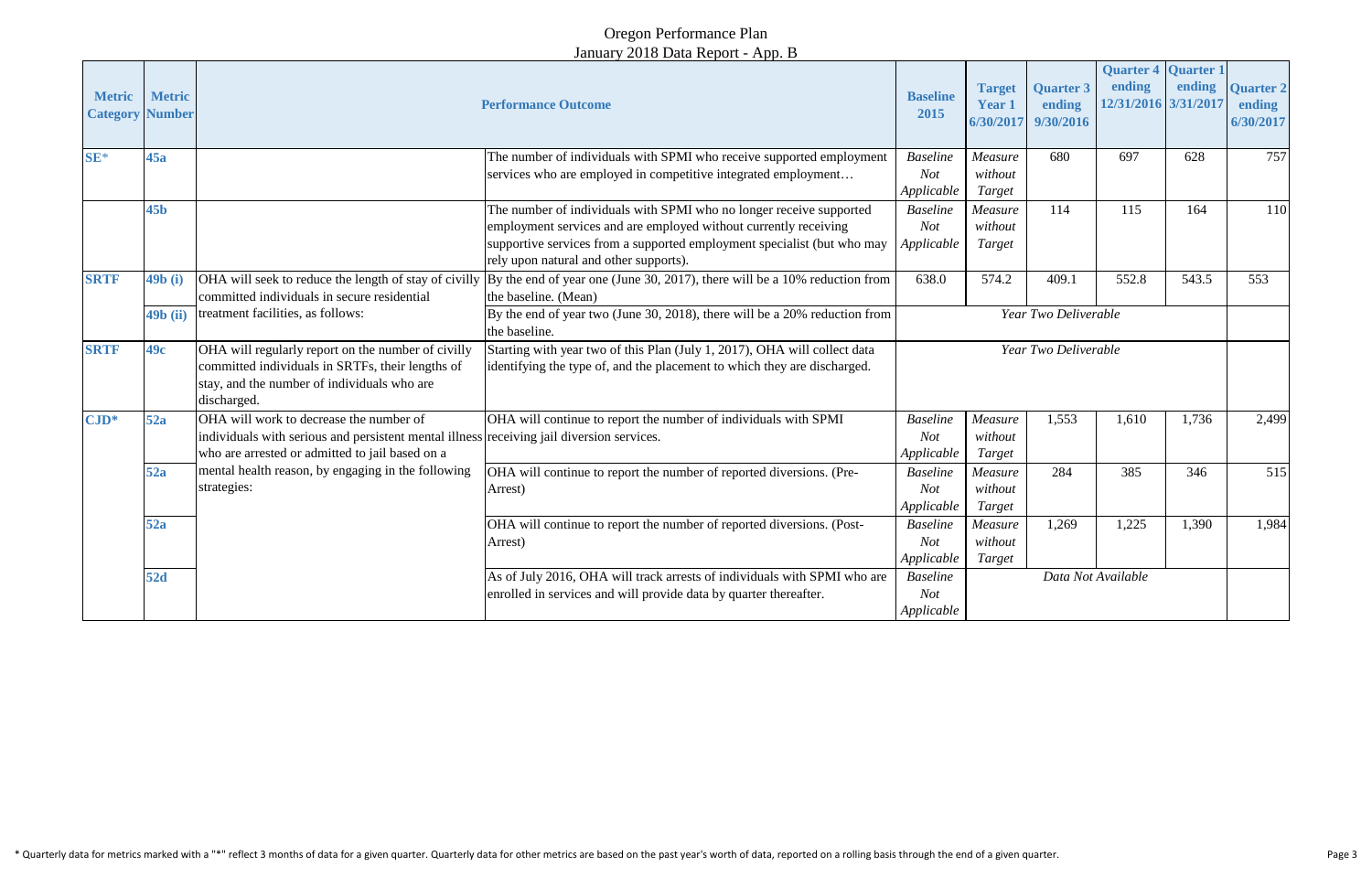# **Appendix C Rates of Readmission by Acute Care Facility (31a) 2017 Q2 (July 1, 2016 – June 30, 2017)**

| <b>Acute Care Psychiatric Hospital</b>                        | Location  | $30$ -day | $180$ -day |
|---------------------------------------------------------------|-----------|-----------|------------|
| <b>Asante Rogue Regional Medical Center</b><br>(Rogue Valley) | Medford   | 8.8%      | 20.9%      |
| Bay Area Hospital                                             | Coos Bay  | 11.6%     | 24.3%      |
| Good Samaritan Regional Medical Center                        | Corvallis | 9.1%      | 19.4%      |
| <i>*Legacy Emmanuel Medical Center/Unity</i>                  | Portland  | 11.9%     | 21.9%      |
| *Legacy Good Samaritan Medical Center                         | Portland  | 6.4%      | 19.7%      |
| *Oregon Health Sciences University                            | Portland  | 9.6%      | 18.5%      |
| Peace Health - Sacred Heart Medical Center                    | Eugene    | 9.2%      | 22.5%      |
| *Portland Adventist Medical Center                            | Portland  | 11.9%     | 23.8%      |
| <b>Providence Portland Medical Center</b>                     | Portland  | 12.9%     | 25.4%      |
| Providence St. Vincent Medical Center                         | Portland  | 12.8%     | 26.2%      |
| Salem Hospital                                                | Salem     | 9.2%      | 22.5%      |
| <b>St Charles Health System Sage View</b>                     | Bend      | 10.0%     | 21.8%      |

\*Acute Care Psychiatric Facilities noted above will be closing their psychiatric units and transferring that capacity to Unity Center for Behavioral Health, effective January 1, 2017.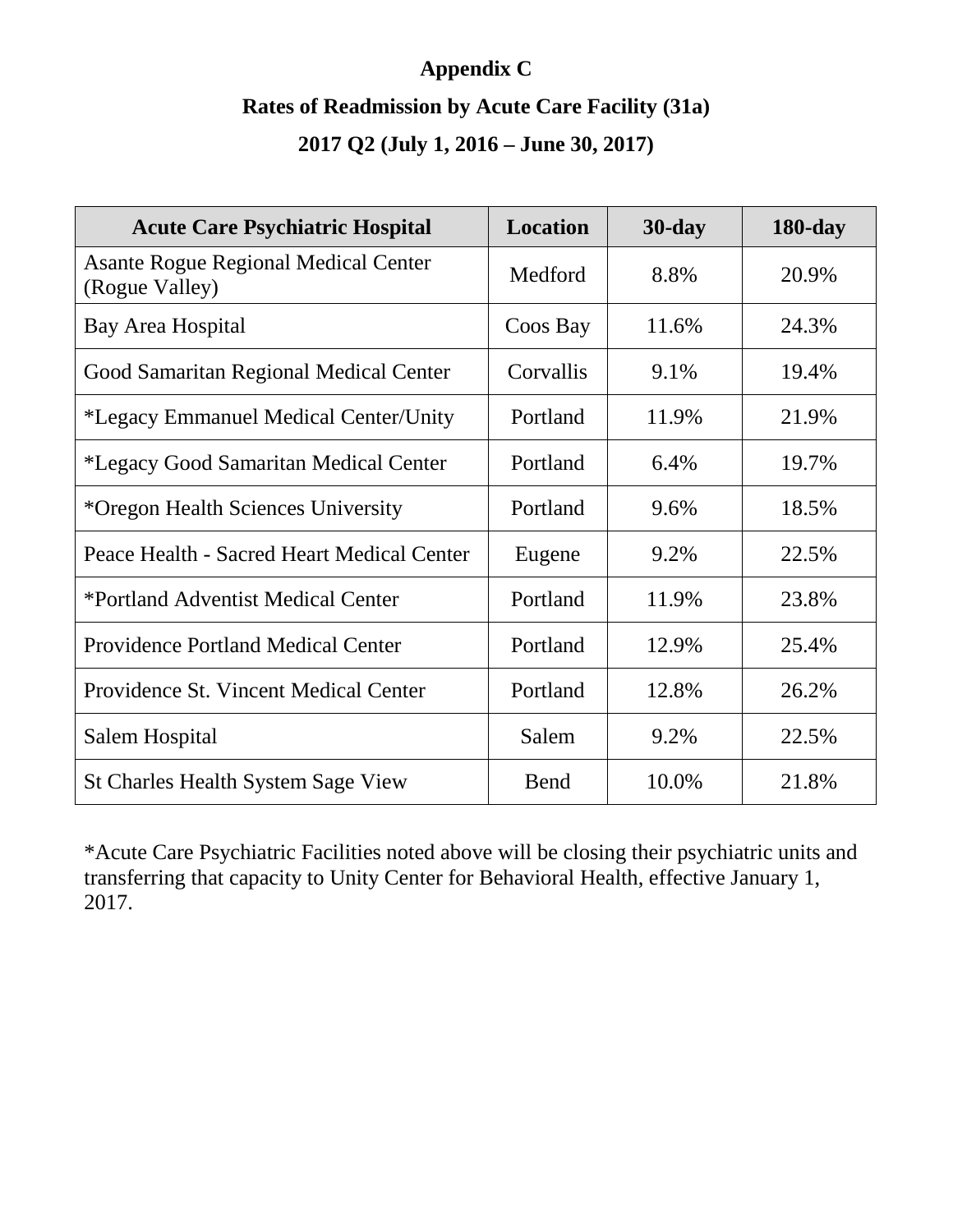# **Appendix D**

# **Average Length of Stay in Acute Care Facilities, by Facility (35) 2017 Q2 (July 1, 2016 – June 30, 2017)**

| <b>Acute Care Psychiatric Hospital</b>                        | Location  | Average<br>Length<br>of Stay | <b>Number of</b><br><b>Individuals</b><br>whose<br>Length of<br><b>Stay</b><br>exceeds 20<br>days |
|---------------------------------------------------------------|-----------|------------------------------|---------------------------------------------------------------------------------------------------|
| <b>Asante Rogue Regional Medical Center</b><br>(Rogue Valley) | Medford   | 9.3                          | 28                                                                                                |
| Bay Area Hospital                                             | Coos Bay  | 6.8                          | 9                                                                                                 |
| Good Samaritan Regional Medical Center                        | Corvallis | 14.0                         | 47                                                                                                |
| <i>*Legacy Emmanuel Medical Center/Unity</i>                  | Portland  | 16.1                         | 84                                                                                                |
| *Legacy Good Samaritan Medical Center                         | Portland  | 9.1                          | 12                                                                                                |
| *Oregon Health Sciences University                            | Portland  | 9.8                          | 15                                                                                                |
| Peace Health - Sacred Heart Medical Center                    | Eugene    | 13.4                         | 74                                                                                                |
| *Portland Adventist Medical Center                            | Portland  | 12.2                         | 43                                                                                                |
| <b>Providence Portland Medical Center</b>                     | Portland  | 11.7                         | 65                                                                                                |
| Providence St. Vincent Medical Center                         | Portland  | 9.6                          | 42                                                                                                |
| Salem Hospital                                                | Salem     | 12.2                         | 38                                                                                                |
| St Charles Health System Sage View                            | Bend      | 7.4                          | 18                                                                                                |

\*Acute Care Psychiatric Facilities noted above will be closing their psychiatric units and transferring that capacity to Unity Center for Behavioral Health, effective January 1, 2017.